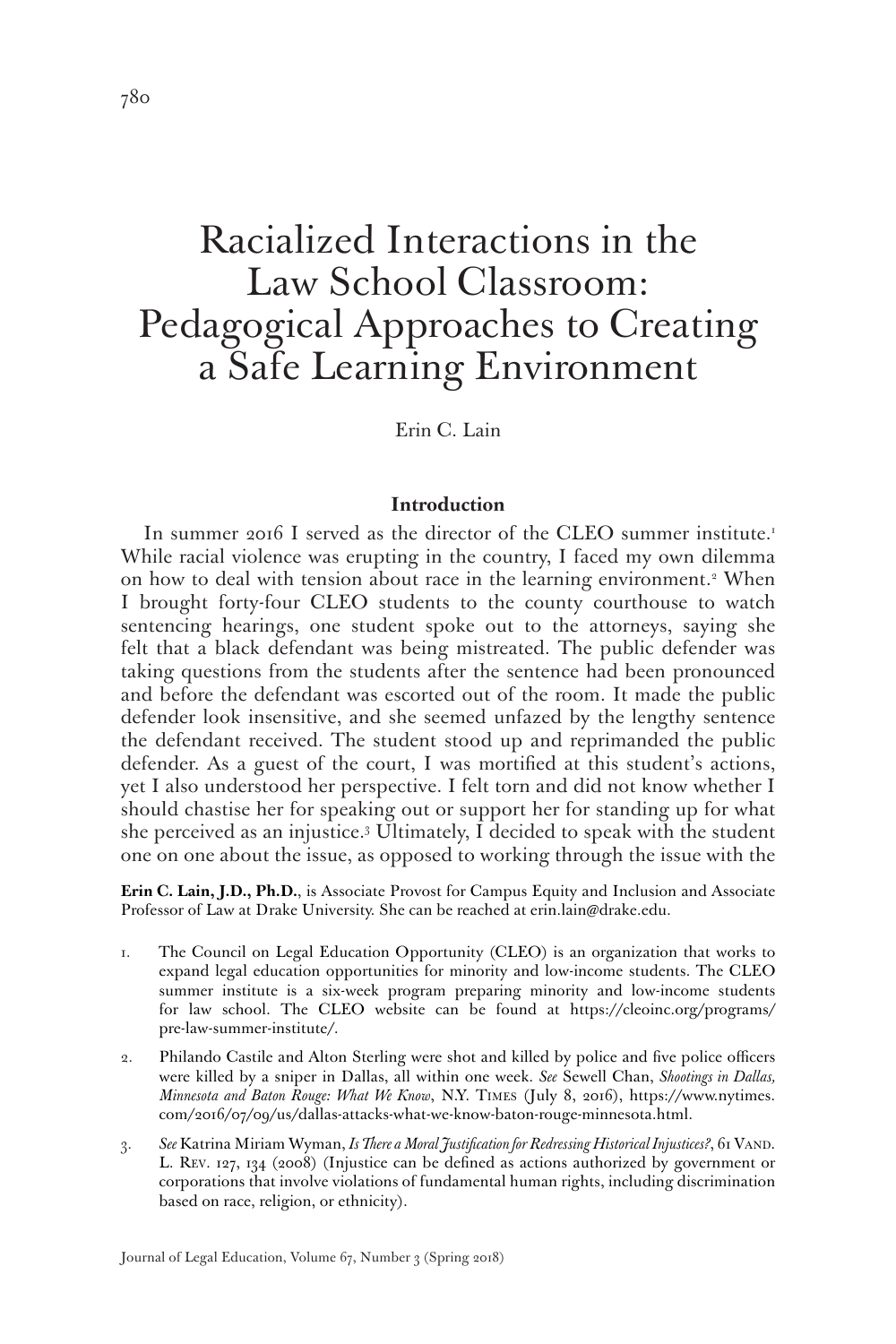entire group as a teaching moment. If I could have done it over, I would have pursued the latter choice.

These dilemmas frequently happen within the law school setting because of the nature of law and how it intersects with society.4 It is inevitable and important that racial issues be discussed in classrooms, particularly when considering our purpose of training future lawyers who will serve on the front lines.<sup>5</sup> Be it affirmative action, *Terry* stops, freedom of expression,<sup>6</sup> or discussions of disproportionate incarceration, these topics come up frequently within the law school curriculum. However, navigating these topics can seem like a minefield for most. Issues evoking tension and microaggressions can pop up unexpectedly, despite the lengths to which a professor plans the delivery of the material. This article will define racialized interactions and psychological safety within the classroom and discuss typical professor responses. It will also explore best practices and practical tools for professors to help students navigate and learn from these interactions while maintaining psychological safety. It will conclude with my own reflection on my practices in the classroom and provide examples from which others can learn.

## **Intersection of Law and Race**

Law in the United States, whether explicitly or implicitly, serves as a racebased system of rights and privileges.7 Historically race was explicit in our legal system; it dictated who could be a citizen, who had the right to contract or be protected by laws, and who had the right to vote.<sup>8</sup> Specifically, in cases such as *Dred Scott v. Sandford*, white supremacy over black people was articulated and made the law of the land. All branches of government—and all aspects of the law in the eighteenth and nineteenth centuries and the first part of the

- 4. *See* Anastasia M. Boles, *Seeking Inclusion from the Inside Out: Towards a Paradigm of Culturally Proficient*  Legal Education, 11 CHARLESTON L. REV. 209, 221-22 (2017) (discussing the vandalism at Harvard Law School in which black tape was put across the portraits of black tenured law faculty, how race intersects with law, and how cultural competency should be a part of the law school curriculum and skill development).
- 5. *See* Carolyn Copps Hartley & Carrie J. Petrucci, *Practicing Culturally Competent Therapeutic Jurisprudence: A Collaboration between Social Work and Law*, 14 Wash. U. J.L. & Pol'y 133, 171-73 (2004) (describing a cultural competency education model that could be effective for law schools); *see* Carwina Weng, *Multicultural Lawyering: Teaching Psychology to Develop Cultural Self-Awareness*, 11 Clinical L. Rev. 369, 403 (2005) (describing a framework to teach law students to develop self-awareness, which initiates multicultural lawyering competence).
- 6. The NFL *take-a-knee* protests have resulted in many racialized interactions within classrooms recently. *See* Debbie Truong, Sarah Larimer & Susan Svrluga, Georgetown Law students and faculty protest speech by Attorney General Jeff Sessions, The Washington Post, September 26, 2018, https://www.washingtonpost.com/news/grade-point/wp/2017/09/26/ georgetown-law-students-plan-to-protest-jeff-sessionss-speech/?utm\_term=.43bba122b966.
- 7. *See* F. Michael Higginbotham, Race Law: Cases, Commentary, and Questions 4 (4th ed. 2015) (discussing the values and prejudices that shape law, and the history of State v. Mann, 13 N.C. 263 (1829)).
- 8. *Id.*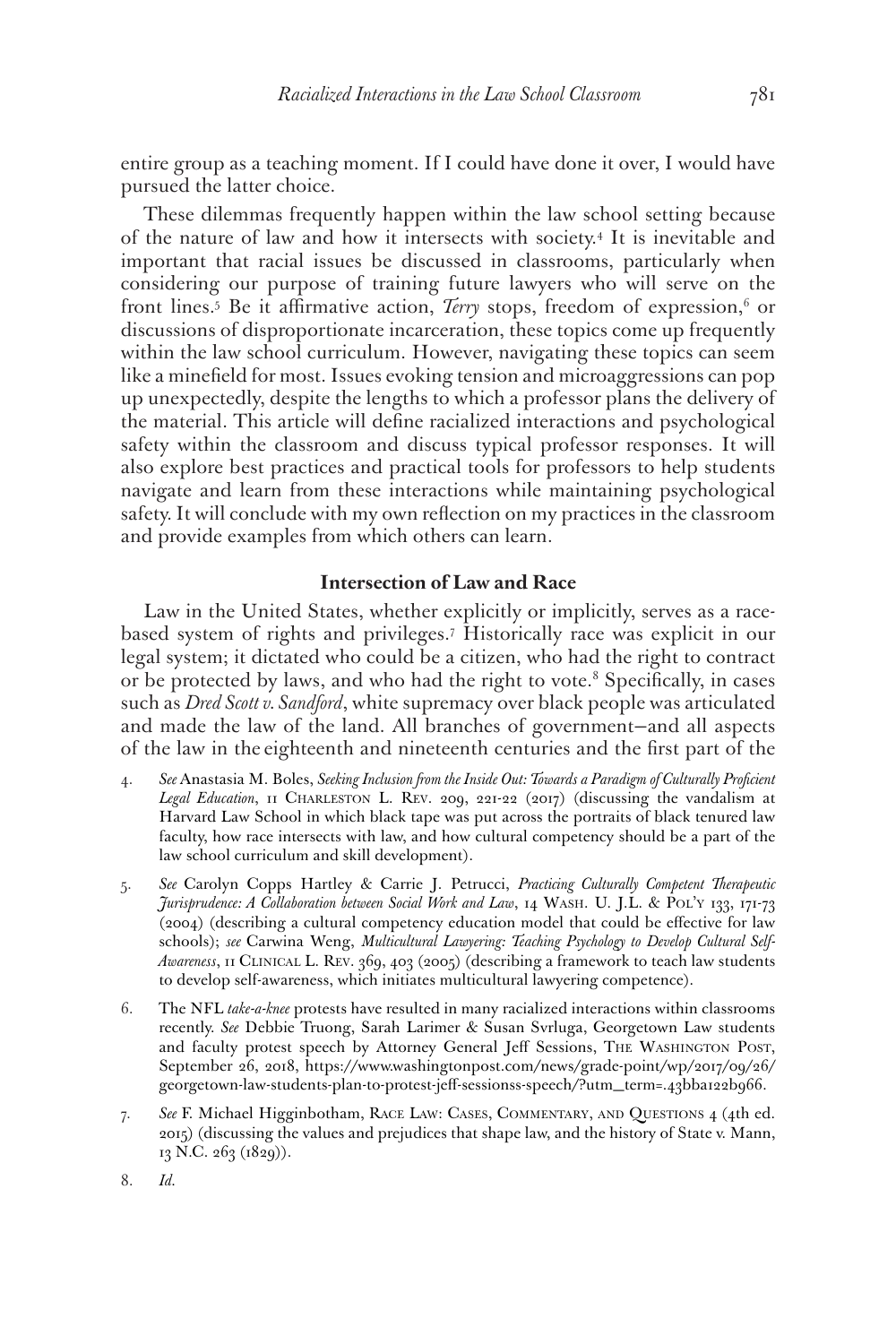twentieth—promoted white supremacy as the foundation of the United States structure.9 Since the abolition of segregation and the civil rights movement, our cultural and legal systems have adopted colorblind methods of operation in which race and color are not acknowledged.<sup>10</sup> Merely ignoring color serves to perpetuate whiteness as the norm, and the impact of law on nonwhites is readily noticeable. Despite laws not being discriminatory on their face anymore (de jure), such as past practices of redlining<sup> $\pi$ </sup> or segregating schools,<sup>12</sup> race is still implicit in the impact of the law in terms of the way law functions (de facto), primarily through enforcement.<sup>13</sup> Some law school courses that seem benign when it comes to race still have racial undercurrents within the laws of the cases themselves and in the manner in which they are applied.<sup>14</sup> Race enters the legal academic setting through racialized facts, history, and classroom dynamics. The reality is that race is endemic to all cases, as all people have a race, including whites. Therefore, race is not just an issue for those who are nonwhite. This article, in analyzing best practices for navigating racialized interactions within the classroom, operates under a critical race theory premise that racism is normal and endemic within our society, and it permeates all aspects of our culture, including law.15

- 9. *See* Margalynne J. Armstrong & Stephanie M. Wildman, *Teaching Race/Teaching Whiteness: Transforming Colorblindness to Color Insight*, 86 N.C. L. Rev. 635, 646-47 (2008) (discussing how whiteness was established as the societal norm through landmark cases and how white supremacy was the law of the land).
- 10. Justin Desautels-Stein, *Race as a Legal Concept*, 2 Colum. J. Race & L. 1, 31 (2012) (discussing how neoliberalism brought about the colorblind nature of law).
- 11. Redlining was/is a discriminatory practice of denying financial services or raising prices in an area based on the racial makeup of that neighborhood. *See* Willy E. Rice, *Race, Gender, "Redlining," and the Discriminatory Access to Loans, Credit, and Insurance: An Historical and Empirical Analysis of Consumers Who Sued Lenders and Insurers in Federal and State Courts, 1950-1995*, 33 San DIEGO L. REV. 583, 687 (1996) (giving an overview of the practice of redlining).
- 12. *See* Plessy v. Ferguson, 163 U.S. 537, 559 (1896) (declaring segregation the law of the land); *see also* Brown v. Bd. of Educ. of Topeka, 347 U.S. 483, 495 (1954) (finding separate but equal unconstitutional).
- 13. *See* Michelle Alexander, The New Jim Crow: Mass Incarceration in the Age of COLORBLINDNESS (2012) (unveiling the way in which seemingly neutral laws have alarming disparate impact on people of color); *see* Amy Laura Cahn, *Our "Rights Are Not Cast in Stone": Post-Katrina Environmental "Red-Lining" and the Need for a Broad-Based Human Right Lawyering Movement*, 12 U. Pa. J.L. & Soc. Change 37, 39-40 (2009) (describing how property risk assessment after Hurricane Katrina rated areas differently for black and lower-class neighborhoods, essentially invoking redlining principles from the past).
- 14. *See id.*
- 15. First developed by Derrick Bell, Alan Freeman, and other scholars, as a response to critical legal studies (CRT), CRT emphasized that in order to understand oppression, the stories, experiences, and history of the oppressed must be examined. *See* Tara J. Yosso*, Whose Culture*  Has Capital? A Critical Race Theory Discussion of Community Cultural Wealth, 8 RACE, ETHNICITY & Educ. 69 (2005). Specifically, Litowitz suggests, "Racism is 'normal' in our society. Racist assumptions about minorities pervade our mind-set and are reinforced in the media and popular culture. Race is encoded not merely in our laws, but in our cultural symbols . . . ." Douglas E. Litowitz, *Some Critical Thoughts on Critical Race Theory*, 72 Notre Dame L. Rev. 503,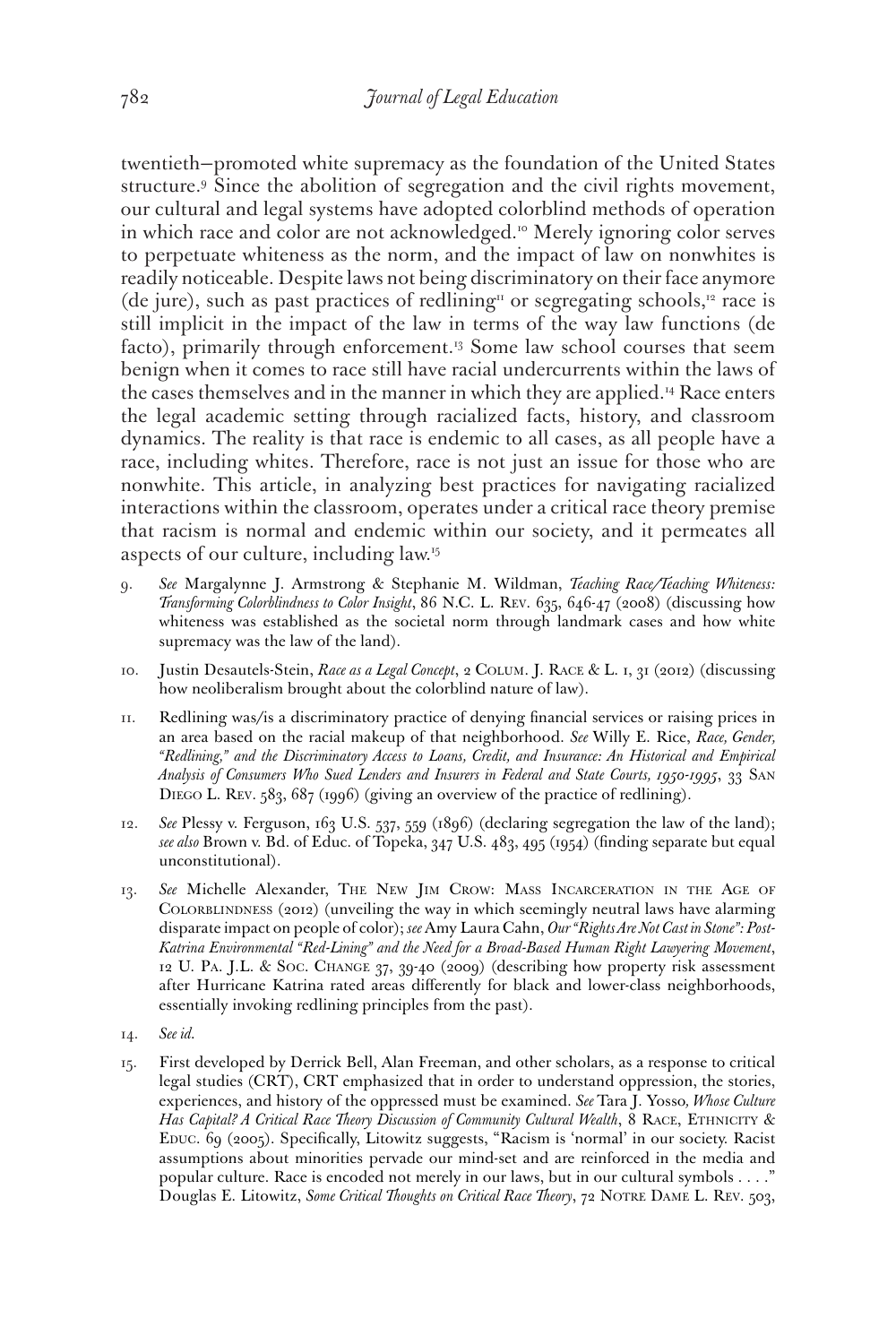## **Racialized Interactions**

Improperly navigated racialized interactions diminish psychological safety for all students, but in particular for students of color. These interactions can include explicit conversations that deal with race, but also implicit discussions that may invoke the complexity of race.<sup>16</sup> When students experience these incidents or any interactions that negotiate the complexities of race, the common reaction is powerful emotion.<sup>17</sup> These emotions are amplified when students do not feel that they are valued within the conversation. For example, when issues arise in class of the police's use of force toward African-Americans, Deferred Action for Childhood Arrival, and immigration, the complexity of stereotypes, inferiority, criminalization of minorities, inequities, and privilege are some of the unspoken forces that shape the interaction. Students of any ethnicity may shut down because of the overwhelming emotion they feel, or they may feel fear because they do not perceive their identity or perspective to be valued within the environment.<sup>18</sup> Similarly, students may react with anger and sharp words because their perceptions are being challenged or because their privileges are being revealed. In their basic form, racialized interactions consist of unequal power and privilege relationships; they reveal differences in perspectives, can be found offensive to others, may display prejudices and biases, and can elicit an emotional response.19

An example would be an overtly racial interaction that is commonly understood by the entire class. Sabrina, a law student in the Northeast, described her experience with racialized interactions in her criminal law class. She explained:

The one thing that stands out to me is that my second semester is when we took Crim law and it was the same semester that the Trayvon Martin incident took place. I was literally the only black person in my section in Crim law, I think it was made up of maybe two or three sections combined, but I was the only black student in the class. I sat front row, and I kind of like became the voice for African Americans everywhere. And the professor didn't quite know how to moderate that conversation.

I mean he didn't really know how to moderate it. He would be like "well that's an interesting perspective." It was kind of like he already had his mind made up about his course, because he's been studying this for numerous years, and listening to material for a long time. It was kind of like he didn't really care

- 17. See Derald Wing Sue, *Race Talk: The Psychology of Racial Dialogues*, 68 Am. Psychol. 663, 664-65  $(2013).$
- 18. This is particularly true if the students come from underrepresented groups.
- 19. *See* Derald Wing Sue et al., *Racial Microaggressions and Difficult Dialogues on Race in the Classroom*, 15 Cultural Diversity & Ethnic Minority Psychol. 183, 184 (2009).

<sup>506 (1997).</sup>

<sup>16.</sup> *See* Paul C. Taylor, Race: A Philosophical Introduction 5-6 (2d ed. 2013) (discussing how race talk is expressive, interpretive, and all around us).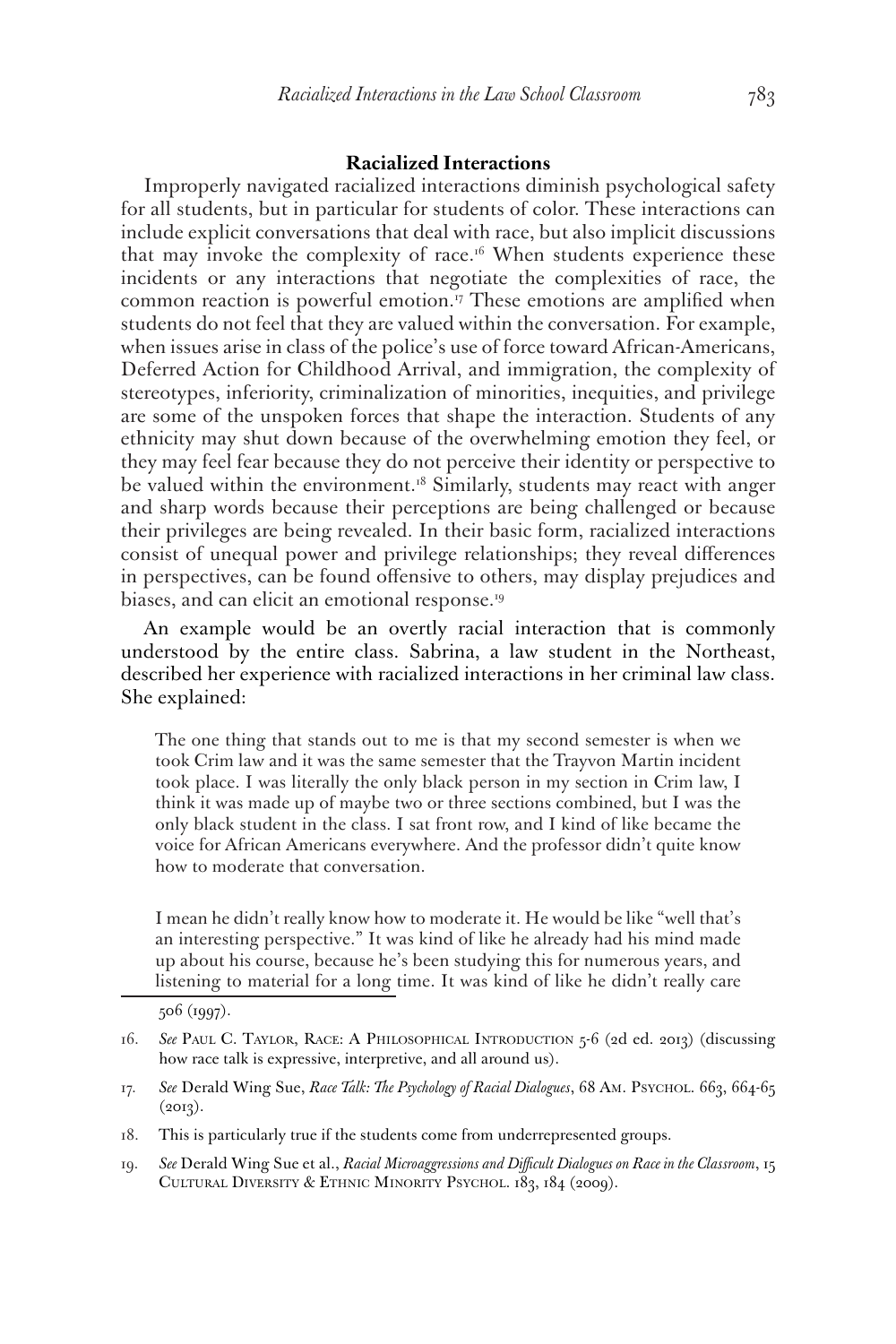about that aspect of that. It was more like he had an answer in mind that he wanted to hear from students, and mine was not it.<sup>20</sup>

In this example, the death of Trayvon Martin evoked the complexities of race, but so did the fact that only one student of color was present in the classroom. This type of interaction and discussion had numerous levels of racialized interaction that were compounded by the class demographics.

Additionally, a racialized incident could be implicit, such as students snickering when a student of color speaks, or a professor of color receiving pushback from students about her qualifications. As pointed out in the article *Race and the Core Curriculum in Legal Education*, <sup>21</sup> the property case *Johnson v. M'Intosh*  brings up a host of racial issues about land obtained from Native American people as opposed to grants from the English government.<sup>22</sup> It is foreseeable that this type of case could bring up comments about Native Americans, and students could comment on the racial hierarchy that existed for people of color, including Native Americans.

In both the Trayvon Martin and property examples, the students and the entire classroom are negotiating the complexities of race. The Trayvon Martin incident is explicit, and was probably expected by the professor, despite the student's evaluation that he was not prepared for the conversation surrounding race. In the property example, a professor may or may not be prepared to navigate a racialized interaction, particularly since the racialized interactions can come in endless forms and dynamics, thus making them difficult to navigate. A host of issues could be brought up, such as someone expressing the view that conquered people have no right to their land. Adversely, a student could comment on the vast history of white supremacy. These types of racialized interactions necessitate professor readiness for navigating issues on a moment's notice.

A 2009 study conducted by Sue found that the typical reactions for students during racialized interactions include fear, anxiety, anger, defensiveness, sadness, crying, leaving the classroom, and withdrawing from the class.<sup>23</sup> Another study by Sue explored how students of color experienced racialized incidents in the classroom. Sue's study found that the participants struggled with a cognitive dilemma of whether or not to speak up during these

- 20. Erin Lain, *A Phenomenological Case Study: The Law School Environment as Experienced by Academically Dismissed Black and Latina/o Law Students* 104 (2015) (on file with author).
- 21. *See* Frances Lee Ansley, *Race and the Core Curriculum in Legal Education*, 79 Calif. L. Rev. 1512, 1513-20 (1991) (arguing that race should be a central focus in law school curriculum).
- 22. *Id.* at 1522. In *Johnson* the Court found in favor of the litigant, who had title through grants from the English crown as opposed to those who had received a grant from the Illinois and Piankeshaw nations. *See* Johnson v. M'Intosh, 21 U.S. 543, 590 (1823). The Court, with Justice Marshall writing the opinion, decided that the titles received from the government were superior to titles received from native tribes. Most notably the opinion refers to the native tribes as "fierce savages." *See id.*
- 23. Derald Wing Sue et al., *How White Faculty Perceive and React to Difficult Dialogues on Race*, 37 Counseling Psychologist 1090, 1098-1101 (2009).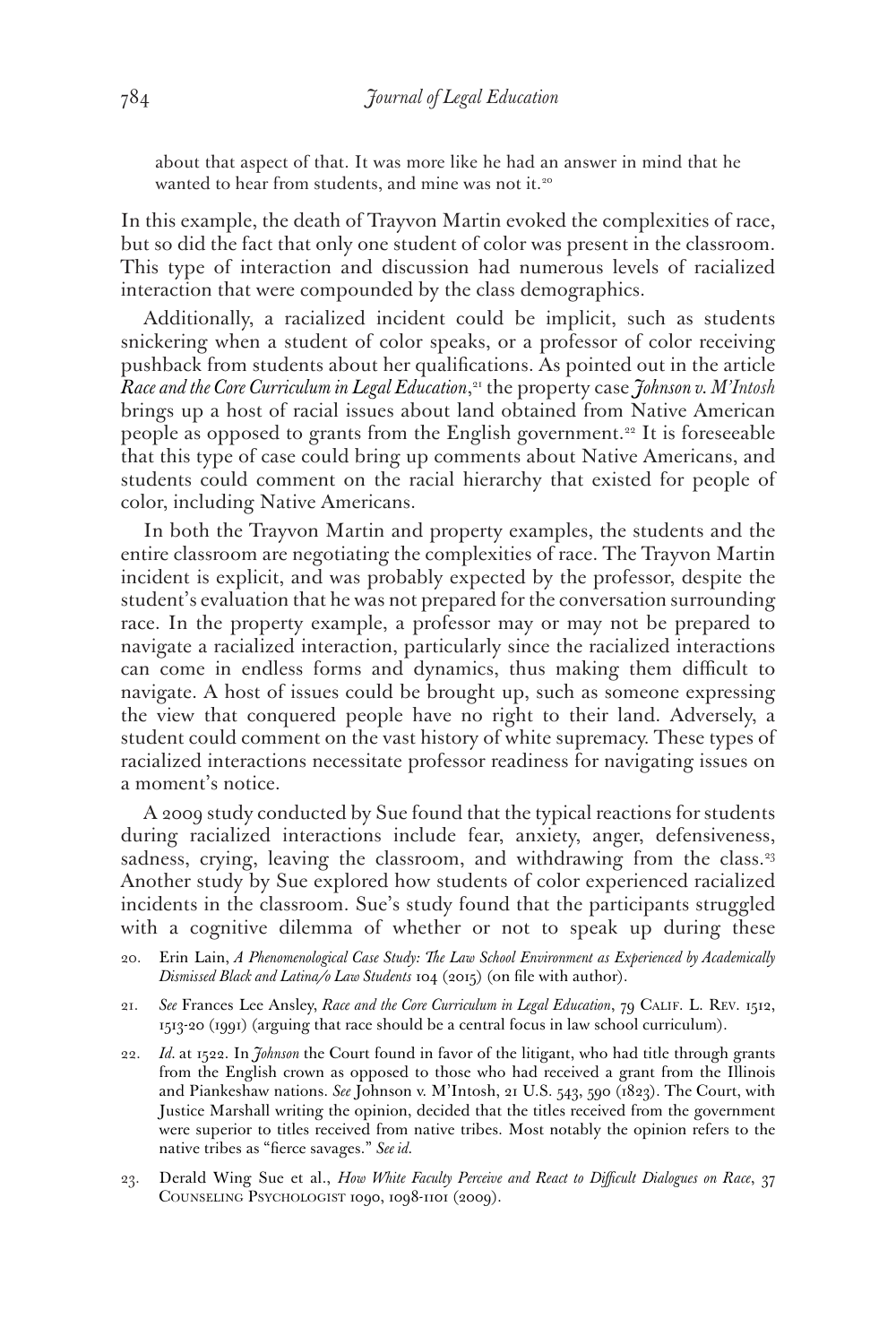interactions; they felt their integrity being attacked, they were fearful of the consequences of the conversation, and they were exhausted at having to deal with microaggressions.<sup>24</sup> When these interactions are effectively navigated, they can improve racial harmony, racial literacy, communication, and learning.<sup>25</sup> When they are ineffectively navigated, they can affect the mental health of all students, $26$  perpetuate stereotypes, produce the stereotype threat effect<sup>27</sup> and lower productivity and academic performance, $28$  and lessen empathy and compassion for others.<sup>29</sup>

When students experience high emotional responses during a racialized interaction within the classroom, elements of fight, flight, or freeze response are triggered that stem from our threat coping mechanism. For different individuals, being faced with a highly charged topic—such as race within the classroom—may evoke symptoms of escape, such as flight or freeze, or a defensive response, such as fight.<sup>30</sup> Within the classroom, these three basic response systems could result in different behaviors. The fight response may

- 24. *See* Sue et al., *supra* note 19 at 187. Microaggression is a term used to describe small acts of intolerance. Derald Wing Sue, Microaggressions in Everyday Life: Race, Gender, and SEXUAL ORIENTATION  $5$  (2010) They can be defined as "the brief and commonplace daily verbal, behavioral, and environmental indignities, whether intentional or unintentional, that communicate hostile, derogatory, or negative racial, gender, sexual-orientation, and religious slights and insults to the target person or group." *Id.* (For example, a woman changing sides of the street as she is walking to avoid oncoming black men would be a microaggression.)
- 25. *See* Sue, *supra* note 17, at 664. Additionally, Sue suggests that successful racialized dialogues can limit fear of differences and can increase compassion in students. *Id.*
- 26. *See* Derald Wing Sue et al., *Racial Microaggressions in the Life Experience of Black Americans*, 39 Prof. Psychol.: Res. & Prac. 329, 330 (2008).
- 27. Stereotype threat is the social-psychological impact on a person from negative stereotypes, which typically manifests in heightened stress. *See* Claude M. Steele, Steven J. Spencer & Joshua Aronson, *Contending with Group Image: The Psychology of Stereotype and Social Identity Threat*, 34 Advances in Experimental Soc. Psychol. 379 (2002). This stress can affect a student's performance. *See id*. The typical illustration of stereotype threat is women performing worse on math exams when faced with the stereotype that women are bad at math. *See id*.
- 28. *See* Erin C. Lain, *Experiences of Academically Dismissed Black and Latino Law Students: Stereotype Threat,*  Fight or Flight Coping Mechanisms, Isolation and Feelings of Systemic Betrayal, 45 J.L. & EDUC. 279 (2016) (finding that black and Latino students who were academically dismissed from law school experienced a lack of safety in their environment that contributed to their academic performance); Jessica Salvatore & Nicole J. Shelton, *Cognitive Costs of Exposure to Racial Prejudice*, 18 Psychol. Sci. 810 (2007) (finding that black subjects experienced the greatest cognitive impairment when they saw ambiguous evidence of prejudice, whereas white subjects experienced the greatest cognitive impairment when they saw blatant evidence of prejudice.).
- 29. *See* Lisa B. Spanierman, V. Paul Poteat, Amanda M. Beer & Patrick Ian Armstrong, *Psychosocial*  Costs of Racism to Whites: Exploring Patterns Through Cluster Analysis, 53 J. COUNSELING PSYCHOL. 434 (2006) (discussing the relationship between unempathetic/unaware and insensitive/afraid clusters with lower awareness).
- 30. *See* D. Caroline Blanchard et al., *Human Defensive Behaviors to Threat Scenarios Show Parallels to Fear*and Anxiety-Related Defense Patterns of Non-Human Mammals, 25 NEUROSCIENCE & BIOBEHAVIORAL Revs. 761 (2001) (review of defensive behaviors).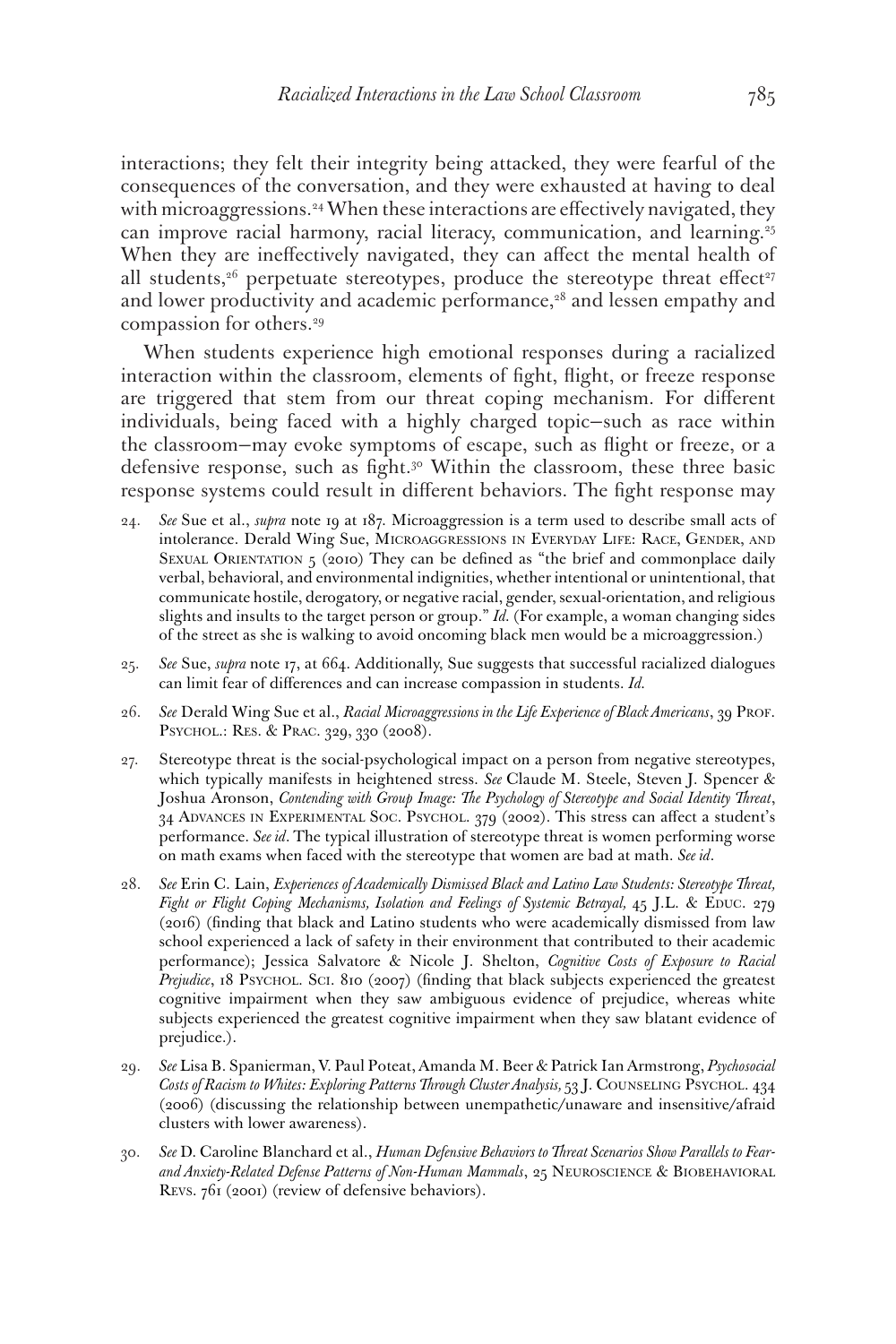manifest in monopolizing the classroom dialogue, a raised voice, reddened face, or even crying. The flight and freeze response may result in students getting up to leave the room, withdrawing from the conversation, or not finding the words to articulate thoughts. The professor will need to be prepared to navigate and support these types of emotional reactions to create a successful and productive learning experience while navigating racialized dialogues.<sup>31</sup>

# **Psychological Safety**

Scholars have long discussed the hostility of the law school classroom for minority students; often the sense of feeling unwelcome in the law school stems from not feeling safe.32 As first articulated by Strange and Banning in their book *Educating by Design*, safety and inclusion serve as the first in a hierarchy of needs for a student to succeed in their educational pursuits.33 Feeling safe goes beyond physical aspects; safety also refers to the emotional and psychological security of the student. The theory of psychological safety, from the organizational psychology field, addresses how a person negotiates risks within a group setting.<sup>34</sup> Further defined in the learning environment, psychological safety is "the sense that one's identity, perspectives, and contributions are valuable, despite the experience or possibility of discomfort or harm within a learning setting."35 Psychological safety allows students to be open to learning without a sense of vulnerability. When safety is lacking, students invoke defense mechanisms that monopolize the students' cognitive energy.36 Thus, they spend much of their energy coping rather than learning. Furthermore, studies show that hostile environments that attack the psychological safety of students

- 31. Danielle J. Maack, Erin Buchanan & John Young, *Development and Psychometric Investigation of an Inventory to Assess Fight, Flight, and Freeze Tendencies: The Fight, Flight, Freeze Questionnaire*, 44 Cognitive Behav. Therapy 117 (2014) (describing the fight, flight, freeze phenomenon and providing a validated tool to measure the response).
- 32. *See* Walter R. Allen & Daniel Solorzano, *Affirmative Action, Educational Equity and Campus Racial Climate: A Case Study of the University of Michigan Law School*, 12 Berkeley La Raza L.J. 237, 238 (2001) ("studies of law schools reveal that women and students of color often experience these environments as hostile—they often feel alienated, isolated, devalued and attacked"); Katherine Y. Barnes, *Is Affirmative Action Responsible for the Achievement Gap Between Black and White*  Law Students?, 101 Nw. U. L. REV. 1759, 1761-62 (2007) (suggesting that the hostile learning environment affects minority student performance); Meera E. Deo, *Two Sides of a Coin: Safe Space & Segregation in Race/Ethnic-Specific Law Student Organizations*, 42 Wash. U. J.L. & Pol'y 83, 123 (2013) (discussing the need for affinity groups to create a safe space within the law school environment for minority students because the wider culture is not safe).
- 33. C. Carney Strange & James H. Banning, Educating by Design: Creating Campus Learning Environments that Work (Ursula Delworth et al. eds., 2001).
- 34. *See* Erica Gabrielle Foldy, Peter Rivard & Tamara R. Buckley, *Power, Safety, and Learning in Racially Diverse Groups*, 8 ACAD. OF MGMT. LEARNING & EDUC. 25, 26 (2009).
- 35. Jasmine D. Williams, Ashley N. Woodson & Tanner LeBaron Wallace, *"Can We Say the N-word?: Exploring Psychological Safety During Race Talk*, 13(1) Res. Hum. Dev. 15, 18 (2016).
- 36. *See* Sue, *supra* note 17 at 663-72 (discussing the nature of racialized incidents and the common reactions among white faculty and students and faculty and students of color).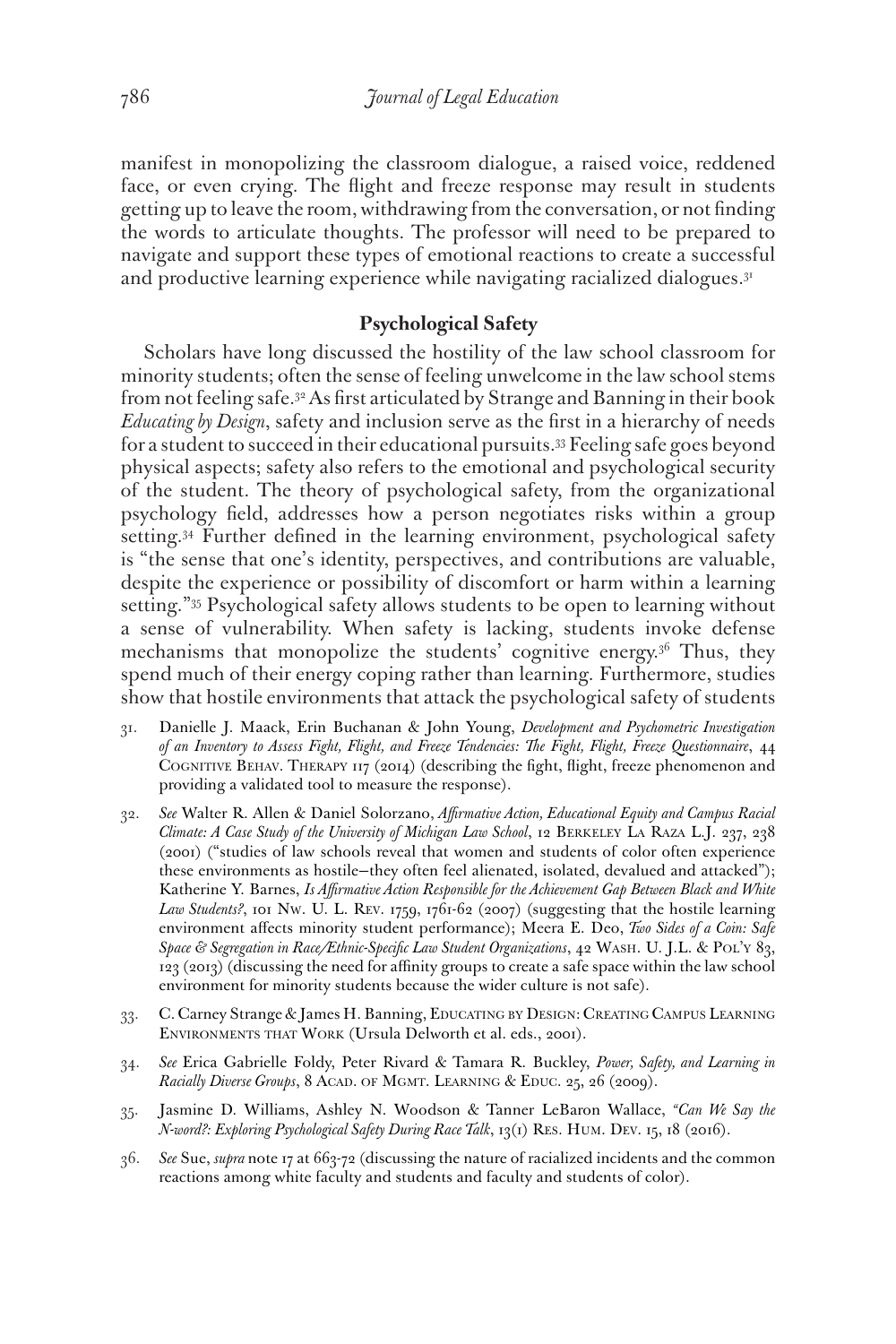can contribute to poor academic performance among minority students.37 While professors are negotiating racialized interactions within the law school setting, psychological safety of students should be their ultimate goal.

Another definition of safety within the educational setting is an environment free from humiliation. Callan describes this as "dignity safe," in which being humbled is acceptable but being humiliated is not. $3<sup>8</sup>$  In his analysis, being humbled is akin to suffering a setback but does not rise to the level of the student questioning her worth or whether she belongs, which is how Callan defines humiliation. This notion helps to distinguish safety within the classroom from unreasonably hurt feelings.39 Effective teaching requires acknowledgment of our history and stratification in our society, which leads to various groups being prone to humiliation or feeling worthless. When racialized interactions take place within the classroom, 400 years of history along with current inequities are compounding the sense of safety experienced by students in the discussion. As such, the professor, being aware of the issues of safety arising, may want to quickly navigate away from the topic to protect vulnerable students. However, that strategy rarely protects psychological safety of the student because of a lack of resolution and the reality that students know that others have hurtful views or do not understand privilege or oppression. One core component of psychological safety is feeling valued, or not feeling worthless or excluded. Knowing that a professor will help the class safely navigate racial interactions provides more sense of belonging and worth than having a professor cut off conversation to hide potentially humiliating comments.

A lack of psychological safety can harm all students, but students of color can be adversely affected on a more significant level.<sup>40</sup> Several scholars suggest that factors that lead to a lack of safety, including direct discrimination, stereotype threat, microaggressions, and racial unevenness, can result in diminished performance or academic dismissal from law school.<sup>41</sup> These phenomena destroy safety, preoccupy a student with coping rather than learning, and

- 37. *See* John F. Dovidio, *On the Nature of Contemporary Prejudice: The Third Wave*, 57 J. Soc. Issues 829, 844 (2001) (discussing how prejudice and aversive racism affects performance); *see* Salvatore, *supra* note 28 at 810-15 (finding that black participants experienced impairment when faced with ambiguous prejudice).
- 38. *See* Eamonn Callan, *Education in Safe and Unsafe Spaces*, 24 Phil. Inquiry Educ. 64 (2016).
- 39. *See id.* Often, the dialogue about safety on campus diverges into a discussion about how sensitive students are these days, but thinking in terms of humiliating versus humbling helps define a version of safety that can be understood and adopted by most.
- 40. *See* Lain, *supra* note 28.
- 41. *See* Barnes, *supra* note 32 (discussing the impact of race-based barriers on law school achievement among students of color); Jonathan Feingold & Doug Souza, *Measuring the Racial Unevenness of Law School,* 15 Berkeley J. Afr.-Am. L. & Pol'y 71, 72 (2013) (discussing the racial unevenness, or the presence of burdens on individual solely because of race, that exists for some students in law school); Kevin R. Johnson & Angela Onwuachi-Willig, *Cry Me a River: The Limits of "A Systemic Analysis of Affirmative Action in American Law Schools,"* 7 Berkeley Afr.- AM. L. & POL'Y 1, 17 (2005) (discussing the hostile environment faced by minority students in law school and how it may adversely affect academic performance).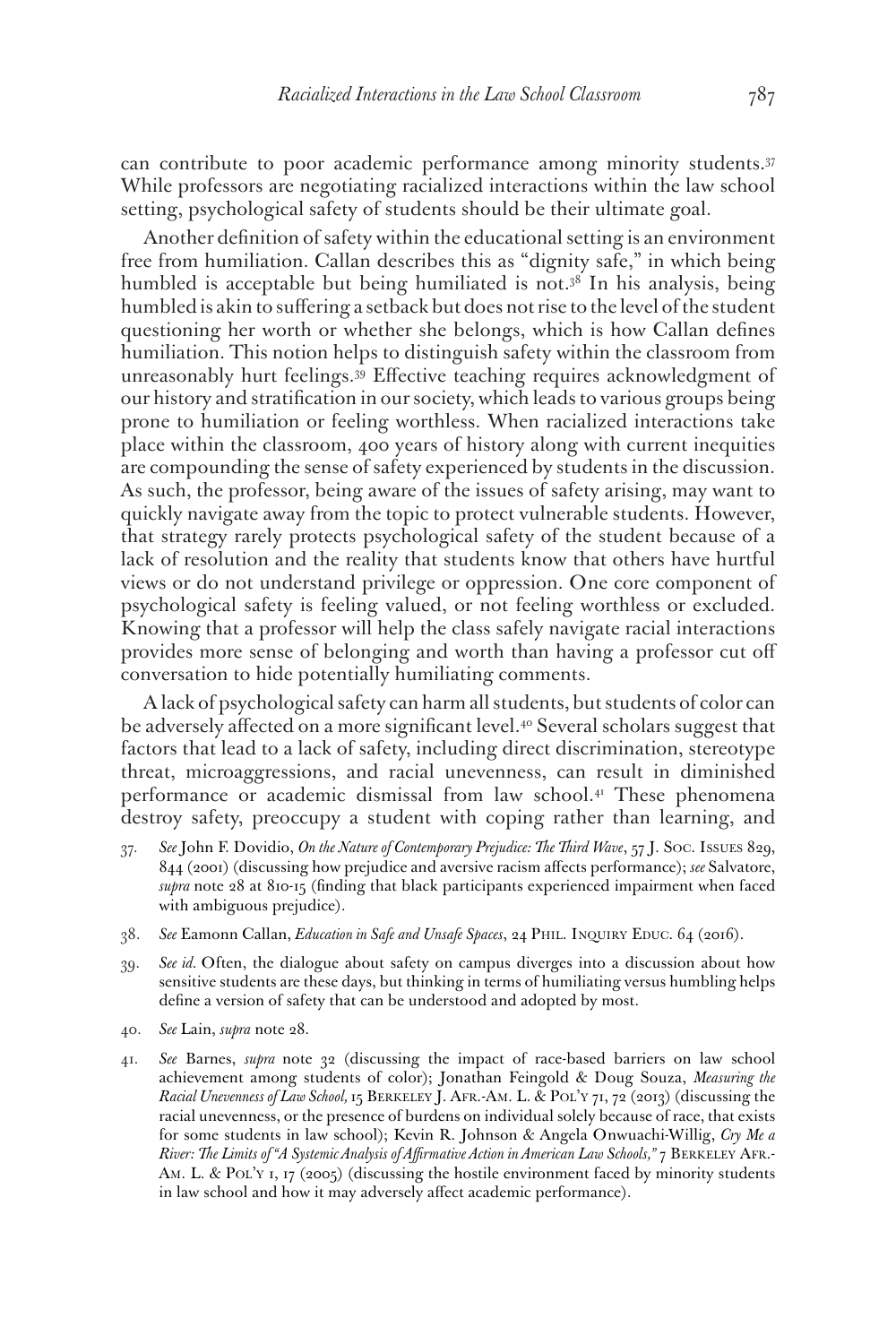interfere with their cognitive process. Without maintaining an environment in which students are free from humiliation and feel their identity and perspectives are valued, professors can put students at a high risk of struggling so much that they will not be able to obtain a juris doctorate. The consequences from this struggle are a homogeneous profession, for which the legal field has already been criticized.<sup>42</sup> Maintaining a psychologically unsafe environment that disproportionately affects students of color further perpetuates systemic issues of race that provide a better opportunity for those in the majority to become lawyers. Additionally, being a lawyer provides a position of power to those who hold the title, and when the profession maintains an unbalanced number of whites, then it further stratifies our country based on race.

## **Professor Reactions to Racialized Interactions**

A study conducted by Pasque found commonplace and ineffective ways in which professors respond to racialized interactions and microaggressions in the classroom. These practices included failing to recognize the interactions, avoiding the conflict, and controlling the situation. Most professors range from *not recognizing* to *controlling* throughout a course, or even throughout a particular class session. Each of these teaching techniques results in various power dynamics and allows for more or less psychological safety and learning within the environment.

## *Not Recognizing Racialized Interactions*

Within the Pasque study, a section of the faculty reported that they never experienced racialized interactions within their classrooms.43 Faculty who taught classes in fields of study that did not overtly intersect with race, such as science or math, most frequently reported no issues with racialized interactions. Those who teach in the transactional fields of law, such as business association or contracts, also may not recall racialized interactions within the classroom. However, the understanding that our culture is inherently racialized suggests that there may be more hidden racialized interactions within the classroom than faculty may recognize.44 For example, in the most benign classroom discussion about a topic not explicitly about race, a racialized interaction can occur when the comments of a minority student are discredited and ridiculed by others. Not picking up on these interactions results from a host of reasons, including

- 42. *See* Deborah L. Rhode, *Law Is the Least Diverse Profession in the Nation. And Lawyers Aren't Doing Enough to Change That*., Wash. Post (May 27, 2015), https://www.washingtonpost.com/ posteverything/wp/2015/05/27/law-is-the-least-diverse-profession-in-the-nation-andlawyers-arent-doing-enough-to-change-that/?utm\_term=.4ff843464557.
- 43. *See* Penny A. Pasque et al., *Pedagogical Approaches to Student Racial Conflict in the Classroom,* 6 J. Diversity Higher Educ. 1, 6 (2013).
- 44. Critical race theory examines society and culture through race, law, and power. *See* Yosso, *supra* note 15, at 69-70. This theory suggests that racism is pervasive throughout social structures and focuses on a social justice outcome. *See id.*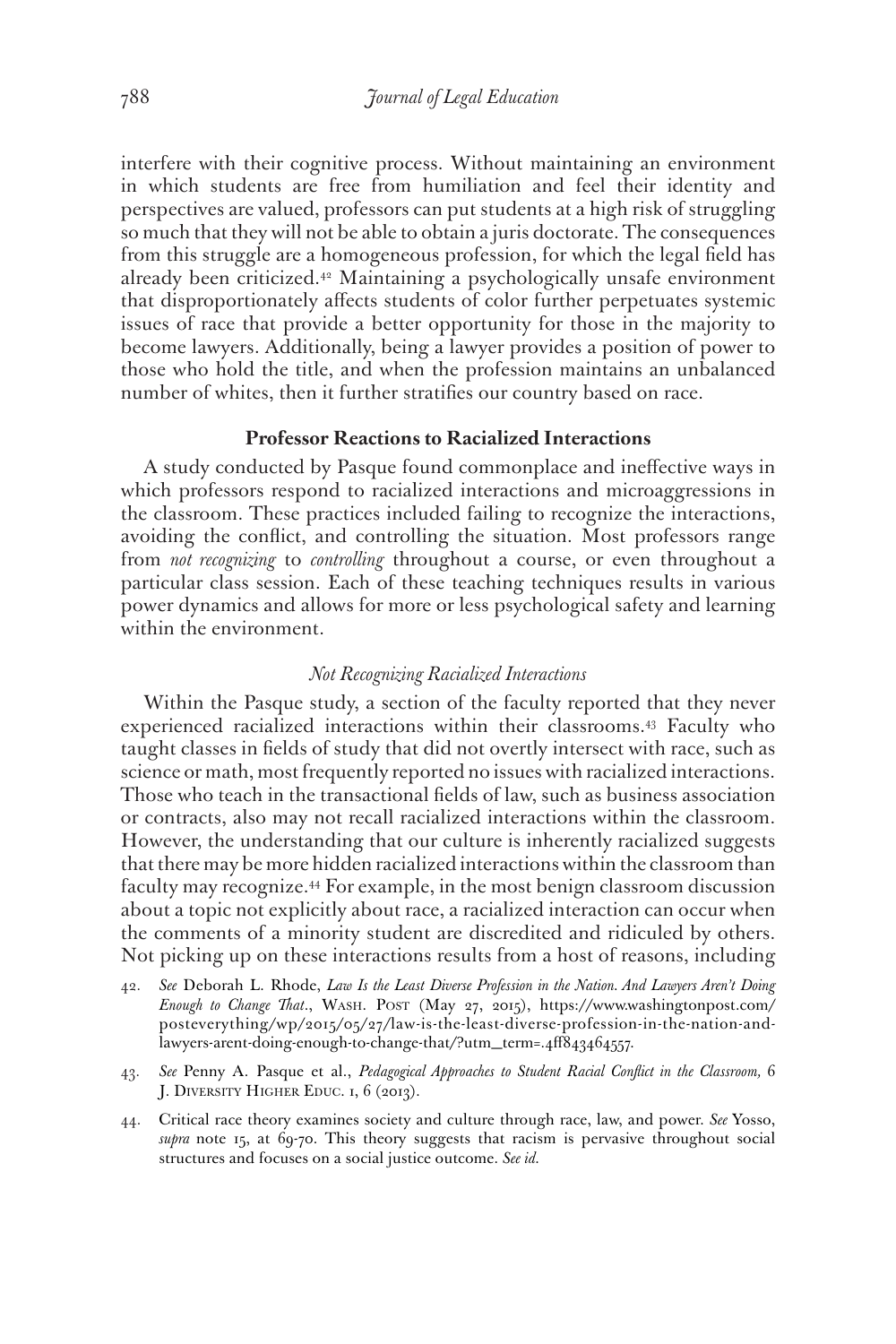the societal norm of colorblindness.45 This norm dictates that we should not see color and evaluate people only on their intrinsic nature. Colorblindness is a strategy to appear unbiased but results in the lack of attribution of race when it may be an underlying factor.<sup>46</sup> The Pasque study suggested that some faculty recognized differences of opinions or conflicts but were not willing to attribute these interactions to race.47 Within the law school context, when students are encouraged to argue either side, and interactions are inherently adversarial, it lends itself to interactions that evoke race without being explicit.<sup>48</sup>

Implicit racialized interactions in the classroom often extend from microagressions or everyday, commonplace acts of intolerance.49 Depending on the professor's racial identity development, these occurrences may go unnoticed.<sup>50</sup> The identity development of both white and nonwhite professors shapes how they see the world. Additionally, social cognition theory suggests that all individuals have biases, prejudices, and stereotypes, and that these are often formed at a very early age.51 Racial identity development suggests that we all fall on a spectrum of cultural beliefs in relation to our race. For people of color, the spectrum ranges from adhering to or upholding the cultural majority to understanding oppression and seeing themselves as actors to combat it. For white people, the spectrum ranges from colorblind mentality to embracing stereotypes of other racial groups to understanding and combating oppression. When faculty are in beginning stages of their cultural identity, when they do not understand structural racial hierarchies or unconsciously believe that the predominant white culture is superior, they may not recognize racialized interactions within the classroom, especially if the topic being

- 45. *See* Evan P. Apfelbaum et al., *Seeing Race and Seeming Racist? Evaluating Strategic Colorblindness in Social Interaction*, 95 J. PERSONALITY & SOC. PSYCHOL. 918, 918-19 (2008) (discussing colorblindness as a norm and studying when colorblind tactics are used as a method to not appear prejudice).
- 46. *Id.*
- 47. *See* Pasque et al., *supra* note 43 at 6-7.
- 48. *See* Susan Sturm & Lani Guinier, *The Law School Matrix: Reforming Legal Education in a Culture of Competition and Conformity*, 60 VAND. L. REV. 515, 523 (2007) (describing the hierarchical nature of law school).
- 49. *See* Sue et al., *supra* note 23 at 1092.
- 50. *See* Derald Wing Sue & David Sue, Counseling the Culturally Diverse: Theory and PRACTICE 376-86, 407-21 (7th ed. 2016) Theories of Racial/Cultural Identity Development provide an understanding about how individuals think about and relate to their race. *Id.*  These models suggest that we do not all understand ourselves as cultural beings in the same way. *Id.* In earlier stages, individuals either idealize the majority or see the world through a 'colorblind' lens. *Id.* In later stages, individuals can uphold their ethnic group and feel anger towards others. *Id.* Finally, in the most advanced stages, individuals can recognize their membership in an ethnic group put position themselves as individuals and members of humanity. *Id.* In this stage, individuals will also recognize and fight to combat oppression of others. *Id.*
- 51. *See* Andrea A. Curcio, *Addressing Barriers to Cultural Sensibility Learning: Lessons from Social Cognition Theory*, 15 Nev. L.J. 537, 545-46 (2015).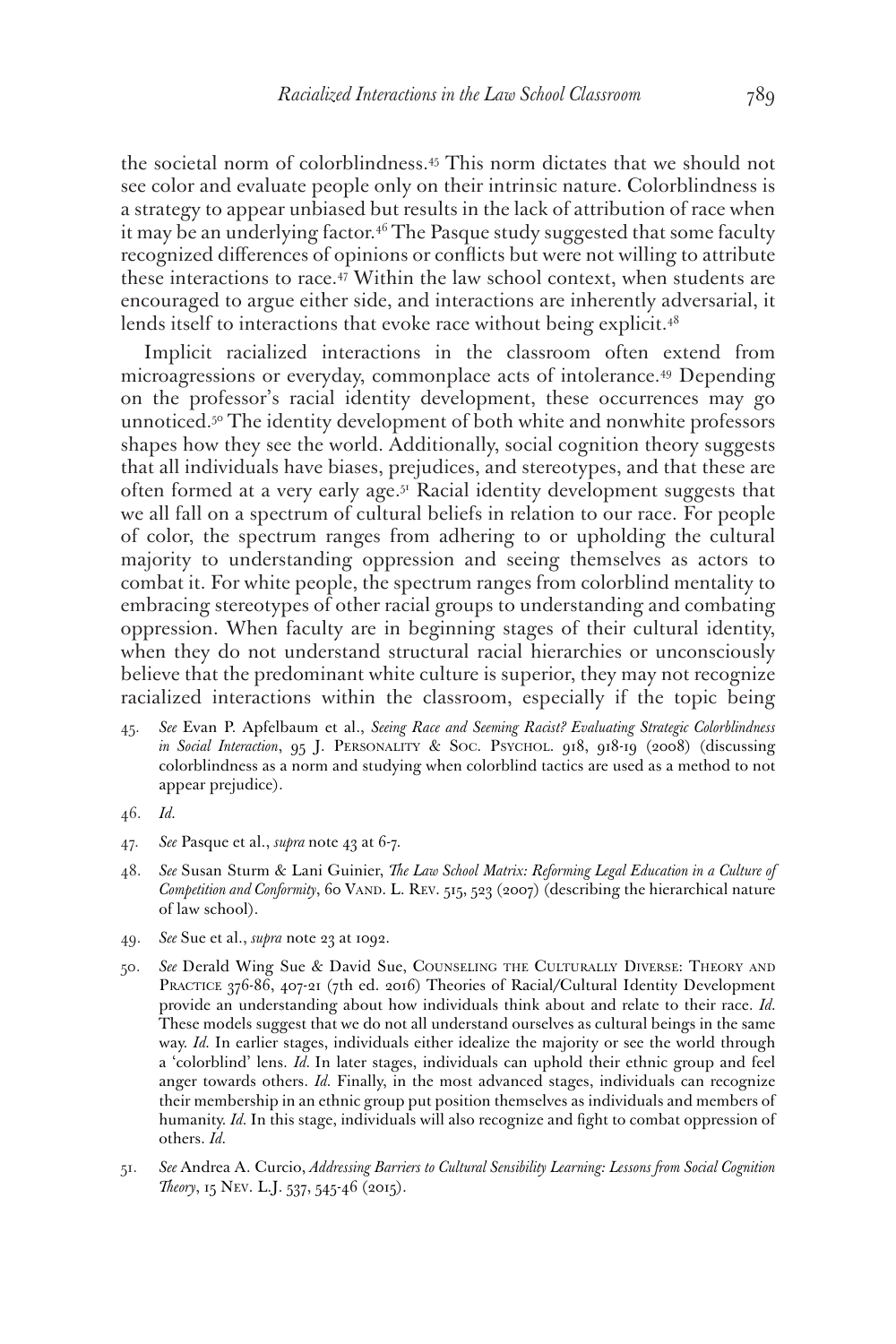discussed is seemingly race-neutral. For example, if no one will sit by a Latina or African-American student on the first day of class, this may go unnoticed by a professor who is in the colorblind stage of racial identity development. Among the white majority in the room, choosing a seat to sit in may seem facially neutral, but for the student of color, this is a racialized incident.

### *Avoiding or Minimizing Racialized Interactions*

Avoiding and minimizing racialized interaction within the classroom is a common response among professors, but this strategy provides little cultivation of psychological safety, and it can be harmful because it provides no learning opportunity.52 In the Pasque study, professors recognized when race was playing a role in an interaction, but they reported not wanting to spend time on arguments when it did not pertain to the class topic, not knowing how to navigate the experience, or not feeling comfortable with the emotions that would result in trying to deconstruct the interaction.53

The tendency to avoid interactions largely results from anxiety about losing control and feeling uncomfortable. When confronted with a racialized interaction, a professor who attempts to effectively teach through the moment runs the risk of appearing racist,54 realizing her own biases or prejudices,55 or confronting her own privilege.56 A professor who is navigating a conversation about racial disparities within the criminal justice system and allows the conversation to continue after a student suggests disproportionally more black and brown people are incarcerated because those groups have a violent disposition risks having students attribute the bias or bigoted statements to the professor. Similarly, the professor may start to become aware of her own privileges if she has never considered these issues before, or she may realize her biases if she finds herself agreeing with the student's comment.

These possibilities put the professor in an extremely vulnerable position; thus, the professor may feel avoidance is the better alternative. The problem with avoiding or minimizing for these reasons means that the comfort of the professor is being valued over the learning of the students. Particularly in the field of law, in which students need a significant amount of cultural competency to be successful in practice, the comfort level of the professor should not play a role.57 Doing so would be akin to a professor not covering

- 52. *See* Pasque et al., *supra* note 43, at 7-8.
- 53. *Id.*
- 54. *See* Sue, *supra* note 17, at 664.
- 55. *See* John F. Dovidio et al., *Implicit and Explicit Prejudice and Interracial Interaction*, 82 J. Personality & Soc. Psychol. 62 (2002) (discussing how whites perceive their implicit and explicit actions in relation to their biases, as perceived by others).
- 56. *See* Spanierman et al., *supra* note 29, at 438-40 (discussing findings in a study that suggests that when confronted with privilege, those whites fall into various ranges of empathic reactions (e.g., sadness and anger); white guilt; and white fear (e.g., of other races).
- 57. *See* Beverly I. Moran, *Disappearing Act: The Lack of Values Training in Legal Education—A Case for*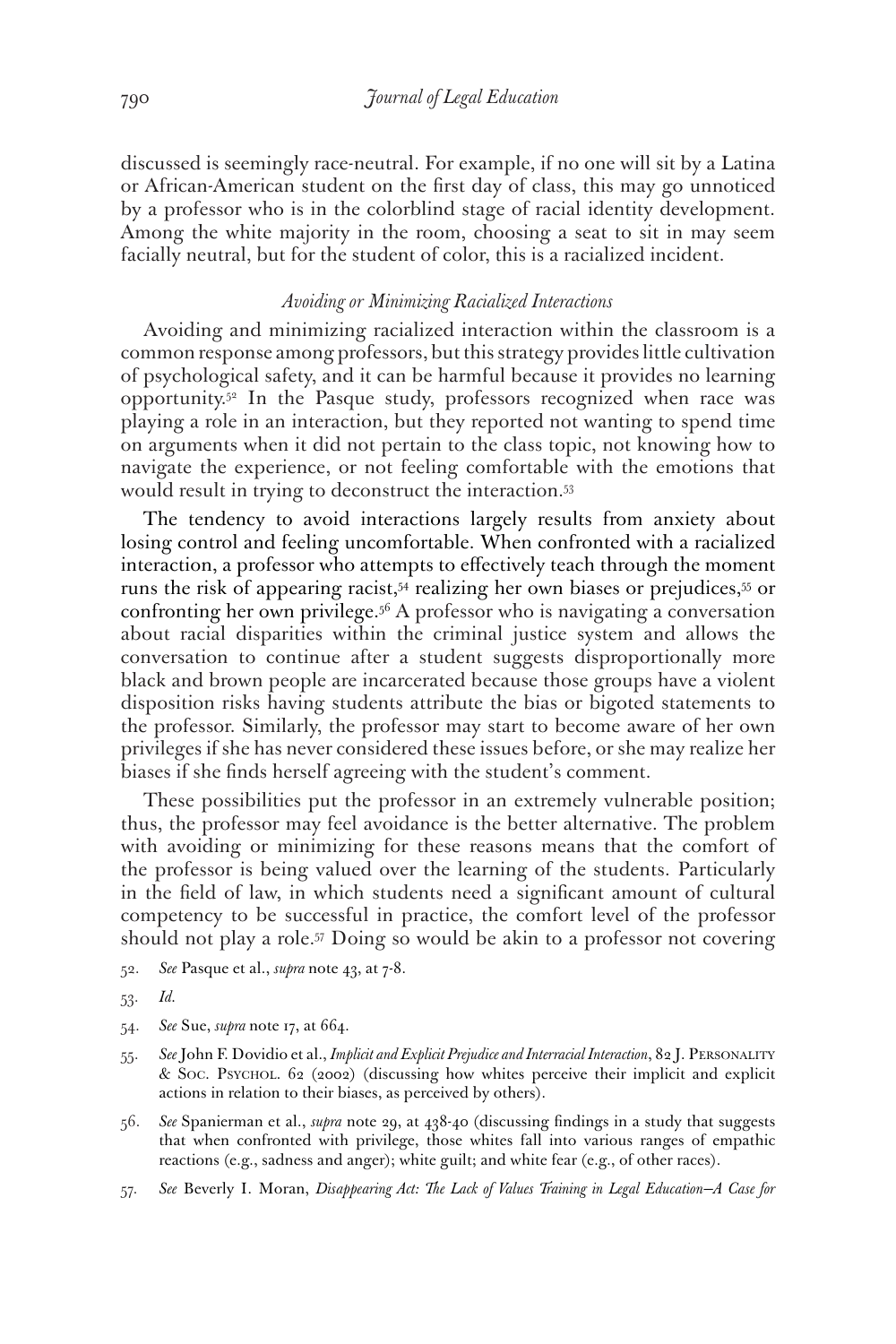the rule against perpetuities because she was uncomfortable with the topic, despite its being tested on the bar exam.

In addition to avoidance, failing to provide students with a necessary learning experience also legitimizes the racialized interaction. When the professor redirects the conversation, uttered sentiments left without explanation leave those affected by the sentiments wondering if the professor agrees. It also pushes the reactive dialogue outside of the classroom, where a professor cannot moderate or manage the balance of power and perspectives of students.

#### *Controlling Racialized Interactions*

In the Pasque study, faculty also respond to racialized interactions by using their authority to stop or correct conversations. This type of response often takes the form of a monologue, chastisement of the initiating student, or changing the subject.58 As with avoidance, the faculty who reacts to racialized interactions in a controlling way is largely acting out of fear. If the faculty member's authoritarian response manifests in a lecture to students, the result is essentially the same as with avoidance. Students construct their own narratives and dialogues about the incident outside of the classroom without guidance.<sup>59</sup> The authoritarian lecture likely does not change the mind of the aggressors in the situation because they were not able to analyze the interaction and hear different perspectives. Similarly, those who feel victimized by the interaction can also feel further stigma as a result of the professor's need to rescue and rehabilitate the class with his or her authority, much as being the teacher's pet produces a need to be protected.<sup>60</sup>

Studies show that when individuals of color experience racism, either directly or vicariously, significant psychological symptoms occur. These include anxiety, depression, and hostility, in addition to feelings of hopelessness and lower self-esteem.<sup>61</sup> Similarly, although whites directly benefit from systemic racism, research has shown that they also experience a psychological cost.<sup>62</sup>

- 58. *See* Pasque et al., *supra* note 43, at 8-9.
- 59. *See* Sue et al., *supra* note 19, at 187-89.
- 60. "[W]e don't have that opportunity to grow and challenge ourselves because we're looked at as ethnic." *Id.* at 188.
- 61. *See* Patton O. Garriott et al., *Individual Differences in the Impact of Vicarious Racism: African American*  Students React to the George Zimmerman Trial, 23 CULTURAL DIVERSITY & ETHNIC MINORITY Psychol. 174 (2017) (exploring how components of racial identity intensify negative psychological reactions to an incident of vicarious racism); Vanessa M. Nyborg & John F. Curry, *The Impact of Perceived Racism: Psychological Symptoms Among African American Boys*, 32 J. Clinical Child Adolescent Psychol. 258, 258-66 (2003) (studying the external symptoms of racism on African-American boys).
- 62. *See* Patton O. Garriott, Keisha M. Love & Kenneth M. Tyler, *Anti-Black Racism, Self-Esteem, and the Adjustment of White Students in Higher Education*, 1 J. Diversity Higher Educ. 45 (2008)

*Cultural Competency*, 38 S.U. L. Rev. 1 (2010) (arguing for cultural competency to be a focus in legal education and outlining barriers to incorporating cultural competency into the curriculum and pedagogy).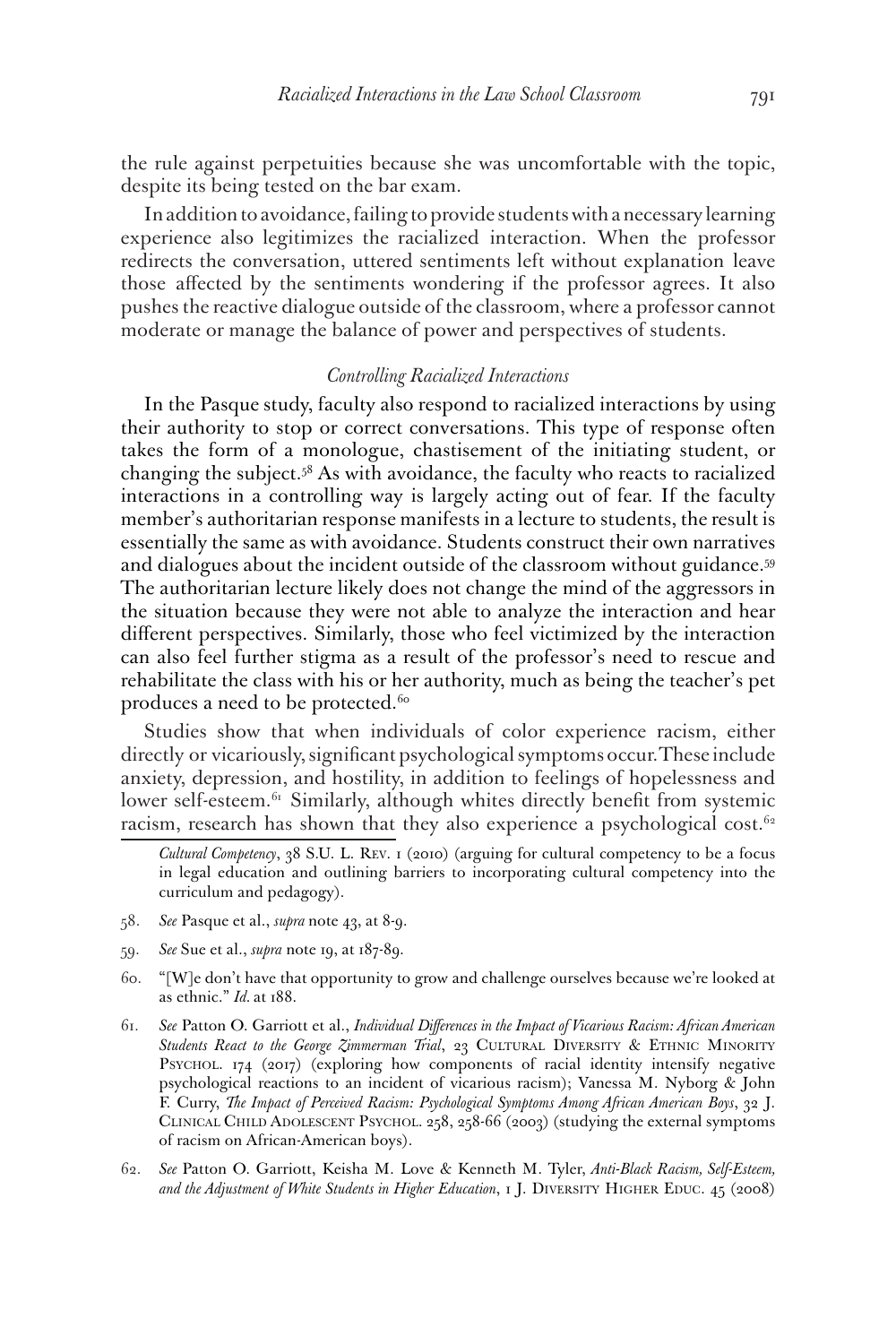Fear, anxiety and lower self-esteem can result from both holding racist views and witnessing racism among whites. $63$  To mediate these tangible results from racial interactions in the classroom that perpetuate racism, time and space must be provided for students to navigate these complex issues. When the conversation is cut off, the interaction likely remains one of a racist, bigoted, or biased nature, thus invoking the psychological results that have been demonstrated in studies.64

The impulse of faculty to cut off dialogue before it gets out of control or before someone gets offended also stems from a peripheral knowledge that students need psychological safety within the classroom.<sup>65</sup> A professor may feel that control is the best way to protect students from hurtful dialogue and to promote cultural competency. However, to prepare them for the profession of law, in which lawyers experience a range of racialized interactions within their practice, a professor who helps to guide students through these interactions will provide a better learning experience than cutting off the conversation. Teaching through these interactions provides a framework for how students can use these skills in their professional careers.

## **Best Pedagogical Approaches**

Various studies explore the most effective ways to navigate racialized interactions while maintaining psychological safety and promoting learning. $66$ In addition to receiving training, studies show that faculty who demonstrate attunement, authenticity, and power-sharing generate the most effective class dialogues about race. $67$  These three techniques require that the professor give adequate time to these conversations so that students have the ability to learn through the experience. Rushing through these interactions results in stopping the conversation in the highly emotional phase without transitioning to the phase of analysis of different perceptions. Although professors may feel pressured to cover content, allowing for racialized interactions to be fully deconstructed can promote learning in other areas of the class.<sup>68</sup>

(exploring the negative impact racism toward blacks has on whites).

- 63. *See* Diane J. Goodman, Promoting Diversity and Social Justice: Educating People from Privileged Groups 84-100 (2011) (discussing the cost of oppression for those in the majority).
- 64. *See* Garriott et al., *supra* note 61; *see* Nyborg & Curry**,** *supra* note 62*.*
- 65. *See* Sue et al., *supra* note 23, at 1100.
- 66. *See id.*; Sue et al., *supra* note 19; Sue, *supra* note 17; Pasque et al., *supra* note 43; Williams, *supra* note 35.
- 67. *See* Chris Linder, Jessica C. Harris, Evette L. Allen & Bryan Hubain, *Building Inclusive Pedagogy: Recommendations from a National Study of Students of Color in Higher Education and Student Affairs Graduate Programs*, 48 Equity & Excellence Educ. 178 (2015) (finding that to build racially inclusive classrooms, authenticity, vulnerability, and validation must be present); Williams, *supra* note 36.
- 68. *See Supra* note 33 (describing the need for safety as the first hierarchy of need).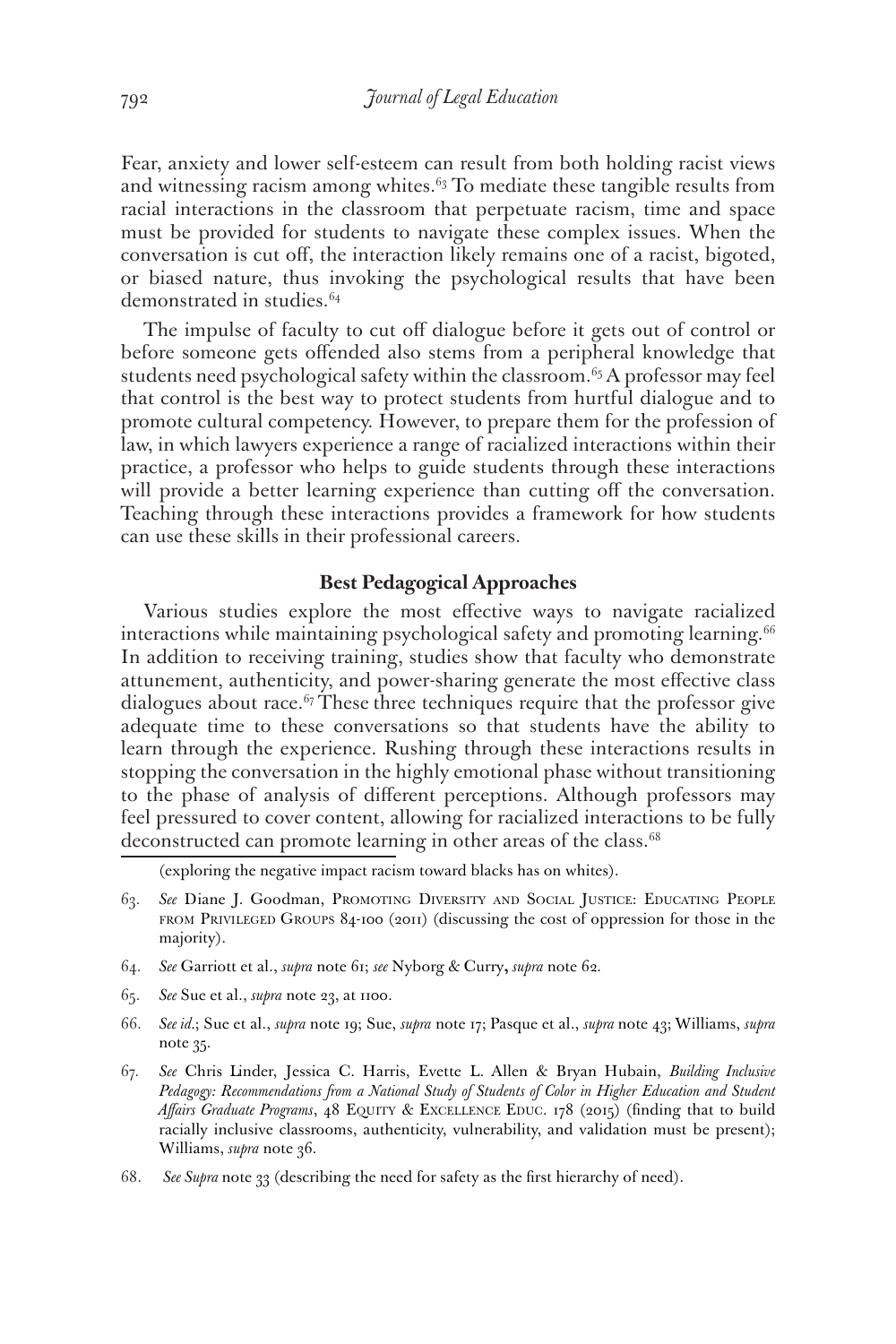While some may argue that covering content is essential, there will always be areas of the law that cannot be covered and that students will need to learn on their own for the bar exam or practice. Part of the duty of legal education is to provide students with the skills to be successful attorneys.<sup>69</sup> This includes analysis, writing, and reasoning skills, but it also includes emotional intelligence and cultural competency skills. Without a knowledge of how systemic oppression and racism shape structures in this country, including the law, students will go on to be lawyers who simply take the system at face value instead of critically evaluating and improving it. Similarly, to work with clients of diverse backgrounds, cultural understanding and examining one's own biases, prejudices, and privileges are crucial to being a successful counselor.70 Using these techniques to successfully navigate racialized interactions in the classroom will give students a sense of psychological safety. This will, in turn, promote belonging and learning and will help students develop their cultural competency. This is a critical skill for professors to develop and is equal to helping students understand subject matter jurisdiction or the restrictive covenants. Helping students navigate racialized interactions and helping them to understand the world around them will make them better lawyers.

#### *Attunement*

Identifying when a racialized interaction is occurring and understanding that there are likely multiple perceptions in the room allow the professor to facilitate the discussion. Attunement refers to the professor's ability to understand the varying lived experiences of the students.<sup>71</sup> Being aware of these perceptions allows the professor to direct the students to consider different views and, thus, begin the learning process. Attunement does not mean calling on minority students to provide alternative perspectives, as that would diminish psychological safety by exploiting students.<sup>72</sup> Attunement requires the professor to notice implicit interactions, pause the course content, and redirect the dialogue to allow for multiple perspectives to be shared or for the professor herself to share differing views.

Knowing the students in the class helps with professor attunement. Avoiding stereotyped assumptions about the students and their realities allows a professor to identify when an interaction can result in a lack of psychological safety.73 Awareness of students' backgrounds—where they are from, what their goals are, and what is important to them—provides the

69. Law school is about skill-building.

70. *Id.*

- 72. *See* Pasque et al., *supra* note 43, at 12.
- 73. *Id.*

<sup>71.</sup> *See* Williams et al., *supra* note 36, at 19-20; *see* Jonas Aspelin, *Beneath the Surface of Classroom Interaction: Reflections on the Microworld of Education*, 9 Soc. Psychol. Educ. 227, 230-31 (2006) (discussing misunderstanding/understanding and respect/lack of respect dynamic between professors and students).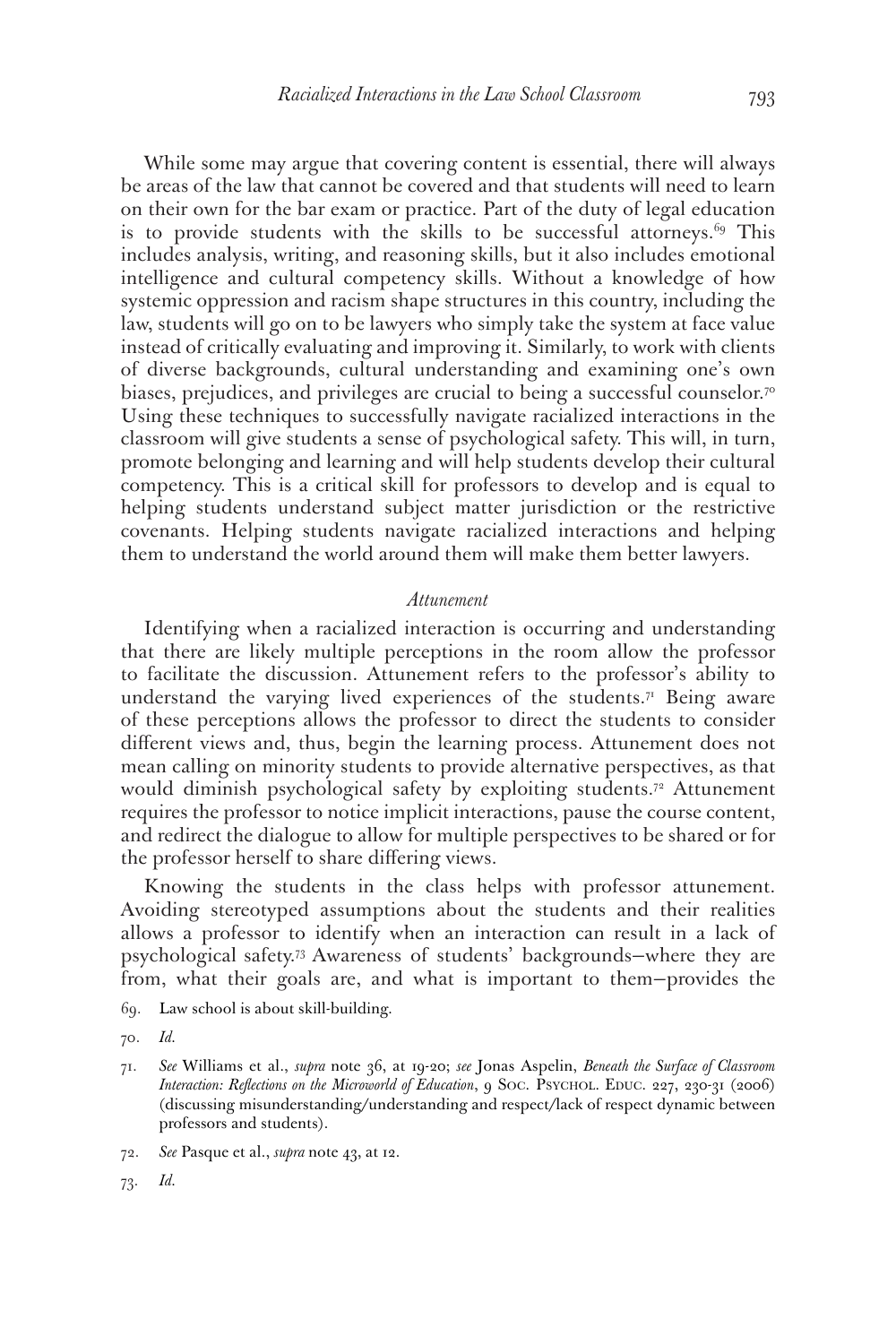knowledge to see beyond a student's skin color or dress. For example, knowing that a student's religious background is Islam or Judaism helps a professor to be attuned to the varying perspectives in the classroom. Frequently, professors are attuned to student comprehension of a topic in their course. Blank stares, a lack of questions when the material is difficult, or furrowing of the students' brows suggests lack of understanding. Knowing the students' backgrounds, in conjunction with being attuned to varying perceptions and noticing body language, can assist a professor in redirecting the class conversation to address racialized interactions.

Attunement requires a level of cultural competency on the professor's part that brings her out of her own socio-cultural identity. In summer 2016, one of the professors teaching in the CLEO summer institute commented that she realized that she used pictures and references to only white people in her PowerPoints and examples. Teaching a room of more than forty students of color helped her to expand her attunement and to recognize cultural issues in her own teaching. Law professors have to keep up on the latest updates in their area of law, but there is also a need to keep up with cultural awareness. This type of awareness comes from diversity trainings that are held by many institutions, but it also comes from being aware of how race and oppression intersect the area of law in which a professor teaches. In an article on teaching race and whiteness, Armstrong and Wildman use the following illustration to demonstrate how easy race becomes part of the conversation and how developing attunement is necessary.

> [T]he professor probed reasons for the plaintiff's involvement. "She was poor; she was probably homeless," said one student. A man in the first row raised his hand and offered in a helpful spirit, "she was probably [B]lack."74

This interaction could have taken place in any course offered in law school, not just those that lend themselves to racial dialogues, such as constitutional law or criminal law. Attunement on the part of the professor requires a level of understanding to avoid inviting guesswork at the identity of the plaintiff in this situation, thus invoking a host of stereotypes that could serve as microaggression. In this situation, a student challenged the individual who said, "she was probably Black;" however, that may not always happen. It is the professor's responsibility to have a level of awareness of racialized interactions in the classroom, whether or not students bring it up and whether or not students of color are in the classroom. This awareness can come only from diligently studying issues of systemic oppression and racism within our society.

## *Authenticity*

Being transparent and positioning oneself as a fellow thinker and contributor to the classroom community not only reduce burdens on professors, but allow

<sup>74.</sup> Armstrong & Wildman, *supra* note 9, at 653.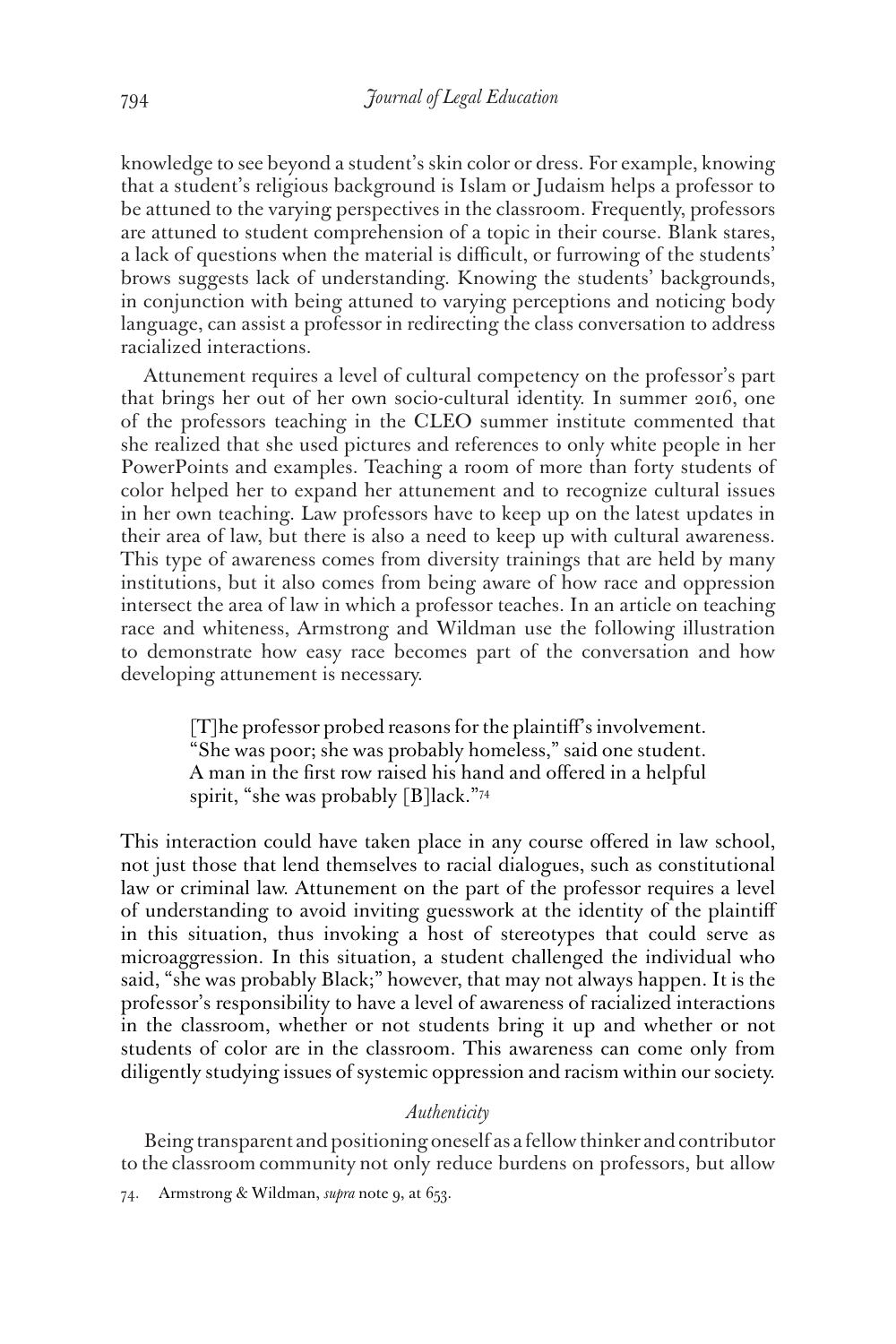for students to be authentic in sharing their perceptions.<sup>75</sup> Authenticity involves professors' verbally acknowledging that they are cultural beings with biases and privileges.76 Not only does acknowledging these aspects of self free professors from having to pretend they are superhuman, but it provides a vulnerability to the conversation that allows for others to share.<sup> $77$ </sup> For example, a white female professor telling students "I have certain privileges that shape my worldview, so it is important for us to hear many perspectives" not only liberates the teacher but allows the students to think about how their own identities shape their perspectives.78

The law school environment is based on an intense hierarchy that places the professor as the holder of knowledge.79 Often the nature of class discussions within the law school environment serves to test the students' knowledge and understanding of the material, rather than a co-construction of knowledge among everyone in the room.<sup>80</sup> In the law school learning environment, authority is valued more than inclusion, as demonstrated by the way the professor tests the students' knowledge through the Socratic method. Rarely does a professor share her path to understanding a concept, so students maintain a false perception that the professor is all-knowing and always has been that way. In this type of environment, a professor who admits uncertainty or discloses her positioning as a cultural being changes the dynamics of the classroom and places herself on the same level of learning as the students. Although this is often foreign to the law school norm, it is the only way to navigate the intense conversations surrounding the complexities of race within our culture.

Authenticity allows professors to share when the conversation has entered an uncomfortable zone. Instead of relying on a minority student to point out a racialized interaction, a professor can, and should, take on the role of expressing discomfort. This further allows for dialogue to take place in a psychologically safe environment, because students can maintain their roles as valued members of the community without pointing out sources of pain and frustration in the class. For example, in reaction to a student vocalizing that there is inherent criminality to African-American people, a professor can

- 75. *See* Williams et al., *supra* note 35, at 19-20.
- 76. *See* Gale Young, *Dealing with Difficult Classroom Dialogue*, *in* Teaching Gender and Multicultural Awareness: Resources for the Psychology Classroom 347, 351-52 (Phyllis Bronstein & Katheryn Quina eds., 2003) (discussing how a successful dialogue includes students and instructors acknowledging their vulnerability and disclosing their own defense mechanisms, stereotyping behavior, and positioning in culture).
- 77. *See* Sue et al., *supra* note 19, at 189.
- 78. *Id.*
- 79. *See* Robert P. Schuwerk, *The Law Professor as Fiduciary: What Duties Do We Owe to Our Students*, 45 S. Tex. L. Rev. 753, 769-70 (2004) (discussing hierarchical method of teaching in law school).

<sup>80.</sup> *See id.*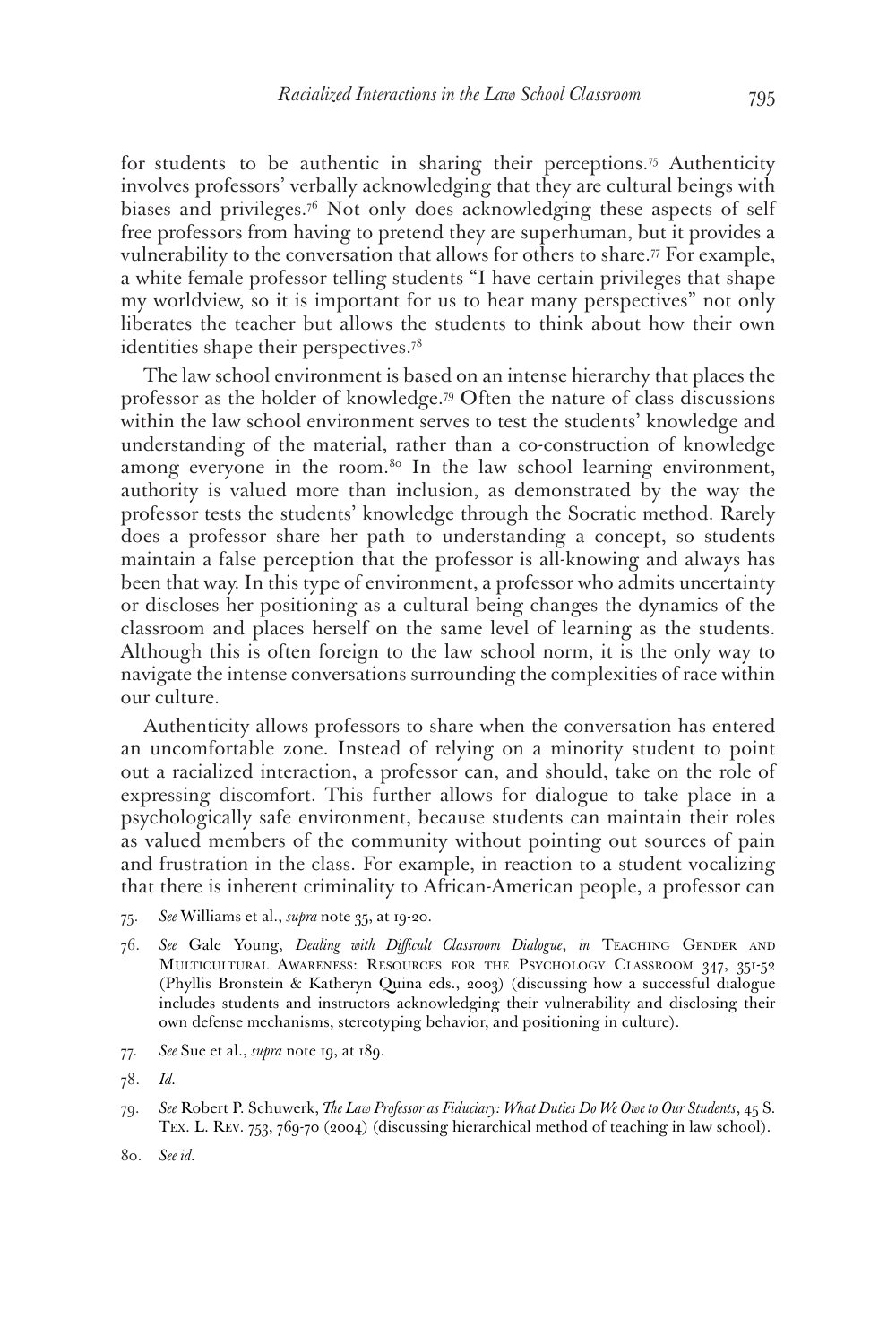pause the conversation, state that the comment made her feel uncomfortable, and further the conversation as needed.

Vulnerability feels unnatural to a professor, particularly in the legal field, because professors and students maintain an expert/novice relationship; the nature of class discussion emphasizes this dynamic, with the professor weaving together students' answers to create class instruction.<sup>81</sup> Authenticity allows students to see the professor as a human and opens professors up to critique and ridicule.<sup>82</sup> Most likely, if professors are attuned and authentic during racialized interactions, they may be accused of pushing a biased opinion. $8<sub>3</sub>$ However, allowing for a plurality of perspectives, including the professor's own perspective, and explaining that cultural competence is a necessary skill of all lawyers will help to combat those opinions. Stressing the importance of students' understanding the nuances of race in our society and tying this understanding to good lawyering will help students understand the reason for having in-depth conversations when racialized interactions occur within the classroom. Similarly, if the professor does not allow for the deconstruction of a racialized interaction, students can also accuse the professor of allowing or promoting racism or biases.<sup>84</sup> Authenticity and providing time for dialogue will help students to recognize the complexity of these issues and, hopefully, students will acknowledge that political or racial biases are inherent in everyone.

## *Power-Sharing*

To promote learning and psychological safety, recognizing power and the ability to redistribute it plays a key role in effectively navigating a racialized interaction.85 Teachers are often aware when one student monopolizes class discussion and time and usually are able to shift power around to other students to engage all students in learning. The sharing of power during a racialized incident is similar in that the professor needs to be aware of the power structures within the classroom and needs to use her own power to evenly distribute class time to varying perspectives. Dlamini defines power-

- 81. *See* Schuwerk, *supra* note 79 (discussing law school power dynamic within the classroom).
- 82. *See* Eileen O'Brien, *"I Could Hear You If You Would Just Calm Down": Challenging Eurocentric Classroom Norms Through Passionate Discussions of Racial Oppression, in IDENTIFYING RACE AND TRANSFORMING* Whiteness in the Classroom 68, 70 (Virginia Lea & Judy Helfand eds., 2006) (discussing the role of emotion and humanness helps create an inclusive classroom).
- 83. *See* Antoinette Sedillo López, *Making and Breaking Habits: Teaching (and Learning) Cultural Context, Self-Awareness, and Intercultural Communication through Case Supervision in a Client-Service Legal Clinic*, 28 WASH. U. J.L. & POL'Y 37, 42-43 (2008) (discussing students viewing professors as pushing an agenda until the students encounter a cultural difference in specific cases); Ben Zimmer, *Roots of the 'Safe Space' Controversy*, Wall St. J. (Nov. 13, 2015), http://www.wsj.com/articles/ roots-of-the-safe-space-controversy-1447429433 (discussing the backlash against safe spaces).
- 84. *See* Pasque et al., *supra* note 43, at 6.
- 85. *See* Williams et al., *supra* note 35, at 19-20.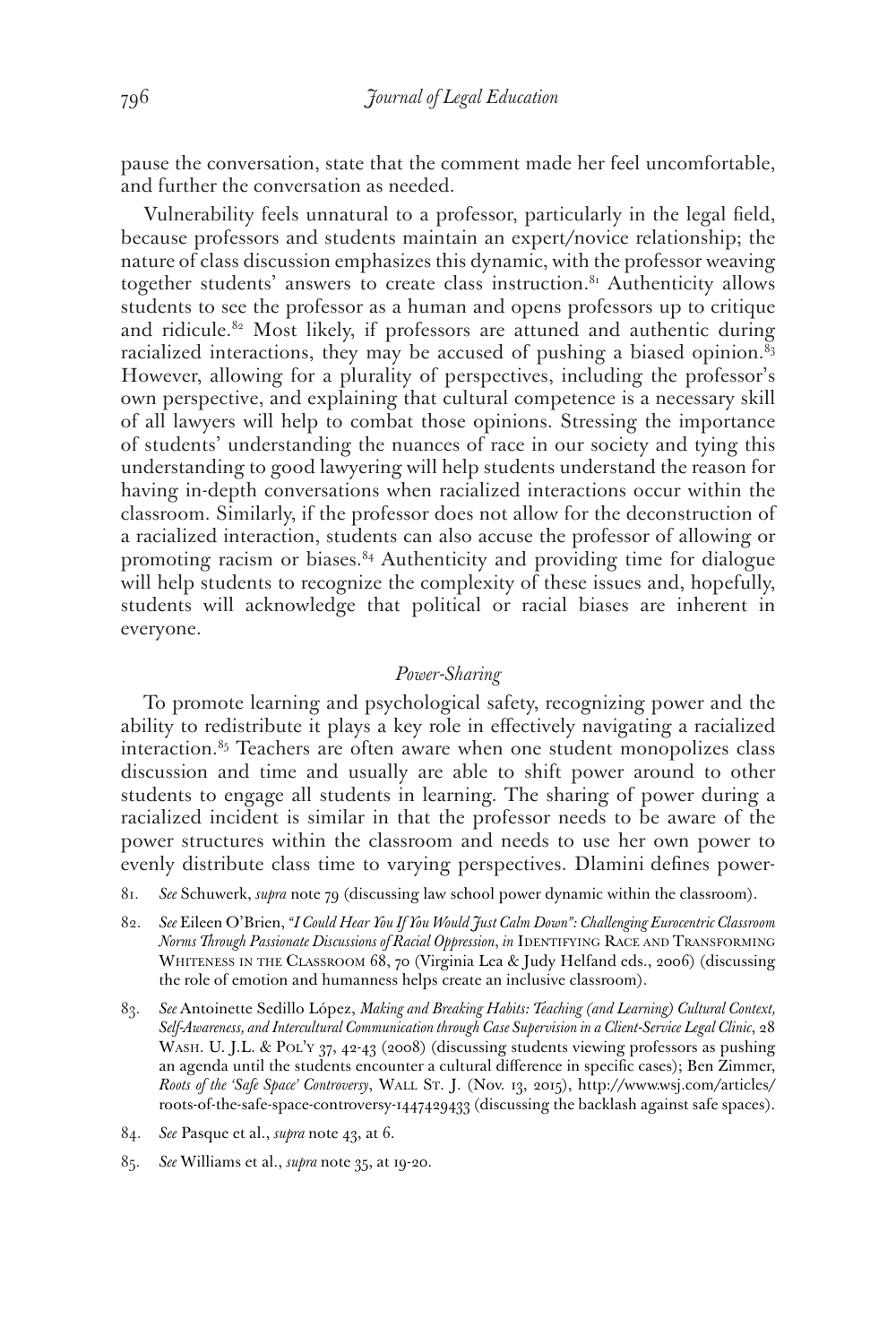sharing as the empowerment of students to be responsible for their learning.<sup>86</sup> Shifting power also entails being aware of the societal structure present within the classroom. Students with particular identities are provided more power than others in a room, thus a professor should be aware if certain students are being talked over or are not being allowed to contribute. $87$ 

Often when a racialized interaction occurs in the classroom, strong emotions are emitted; some will be silent, others outspoken.<sup>88</sup> It is the professor's role to distribute power as evenly as possible so all students can take place in learning and make meaning out of the interaction. Although a professor's first reaction may be to cut off dialogue to control the outspoken person or actor, as previously mentioned, this does not provide a learning opportunity.<sup>89</sup> It simply forces students to deal with the racialized interaction outside of the classroom in a noncontrolled environment.90 Professors need to use their platform to limit the power of one or a few individuals and spread power to others in the room.91 Similarly, if no one is providing an alternative view that supports understanding of racial oppression within our culture and systems, it is the responsibility of the professor to provide that view.<sup>92</sup>

Professors' roles in a racialized interaction primarily require them to control the process of the dialogue. If one student begins to speak out and monopolize the conversation, it is important for the professor to help the students to begin to think about their own perceptions and exploring others' perceptions. This promotes psychological safety because it allows all students to feel that they are valued even if they are uncomfortable.93 For example, if a student makes a statement that the professor identifies as racialized, the professor can stop and say, "Something about what you said made me a little uncomfortable," or "I think we need to explore that issue in more depth." Then the professor can ask students to take a few moments to jot down their thoughts on what was said, allowing each student to catch up on the cognitive processing that the initiating student already conducted. Finally, the professor can allow for students to share their differing perspectives, which allows power to be shared throughout the class, as in the collaborative-learning technique Think/Pair/ Share.94 Power-sharing is one of the essential components of the process of

- 86. S. Nombuso Dlamini, *From the Other Side of the Desk: Notes on Teaching About Race when Racialised*, 5 RACE, ETHNICITY & EDUC. 51, 58 (2002).
- 87. *See* Foldy, Rivard & Buckley, *supra* note 34, at 26.
- 88. *See* Sue, *supra* note 18.
- 89. *See* Williams et al., *supra* note 35, at 19-20.
- 90. In my experience, this usually takes place on social media and has the potential to turn into bullying.
- 91. *See* Williams et al., *supra* note 35, at 19-20*.*
- 92. *Id.*
- 93. *Id.*
- 94. Think/Pair/Share is a three-step process in which students are asked to think through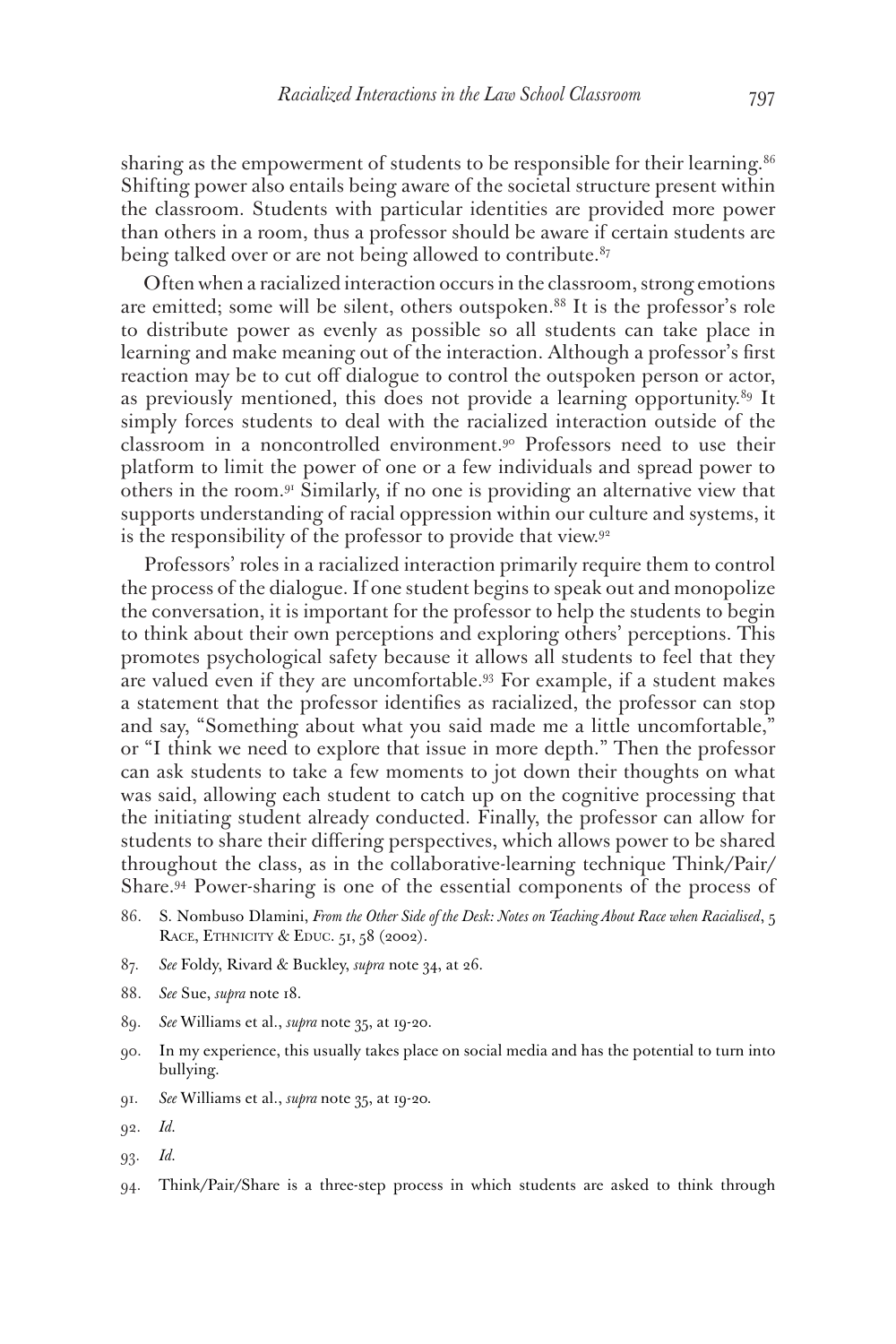deconstructing racialized interactions. Without the professor's effectively facilitating the conversation, the dialogue can spin out of control, with one student dominating the conversation, and emotions can run too high for students to learn.95

## **Regulating and Supporting Emotions**

While using the attunement, authenticity, and power-sharing techniques to navigate racialized interactions and maintain psychological safety in the classroom, the professor is responsible for supporting students' emotions. Studies show that high-emotion work<sup>96</sup> and stress<sup>97</sup> can affect students' cognitive abilities. However, professor support can mediate this impact through the use of specific techniques. For the interaction to be successful, professors need to help students navigate their stress and emotions to allow essential learning to happen. Ways in which professors decode (listen) and encode (respond) directly affect emotions within a highly charged racialized incident. Emotional response theory suggests that effective decoding, encoding, immediacy, and clarity skills result in positive emotional experiences <sup>98</sup> and emotional change.<sup>99</sup> Immediacy includes such decoding behaviors as eye contact and body language.100 Clarity involves the encoding skills of using examples, descriptions, and explanations to help student understanding.<sup>101</sup> Effective decoding and encoding strategies have an impact on student stress and emotion and need to be the primary concern of the professor in navigating a racialized incident. 102

Two studies by Titsworth et al found that the teacher emotional response that had the most impact on lessening negative emotions and heightening positive student emotions was communication competence, including decoding

- 95. *See* Sue, *supra* note 17, at 664.
- 96. Emotion work is defined as the active management of emotional displays. *See* Joseph P. Mazer et al., *The Dark Side of Emotion in the Classroom: Emotional Processes as Mediators of Teacher Communication Behaviors and Student Negative Emotions, 63 COMM. EDUC. 149 (2014).*
- 97. *See* Todd David Peterson & Elizabeth Waters Peterson *Stemming the Tide of Law Student Depression: What Law Schools Need to Learn from the Science of Positive Psychology*, 9 YALE J. HEALTH POL'Y L. & ETHICS 357, 398 (2009) (discussing the impact of stress and depression on learning).
- 98. *See* Mazer et al., *supra* note 96; Scott Titsworth et al., *The Bright Side of Emotion in the Classroom:*  Do Teachers' Behaviors Predict Students' Enjoyment, Hope, and Pride?, 62 COMM. EDUC. 191 (2013).
- 99. *See* Susanne M. Jones & John G. Wirtz, *How "Does" the Comforting Process Work? An Empirical Test of an Appraisal-Based Model of Comforting*, 32 Human Comm. Res. 217 (2006).

- 101. *See* Titsworth et al., *supra* note 98, at 195.
- 102. *See* Scott Titsworth, Margaret M. Quinlan & Joseph P. Mazer, *Emotion in Teaching and Learning:*  Development and Validation of the Classroom Emotions Scale, 59 COMM. EDUC. 431, 431-52 (2010).

the problem or issue on their own, pair with people around them to discuss and compare thoughts, and then finally share with the class as a whole. *See* Debora L. Threedy & Aaron Dewald, *Re-Conceptualizing Doctrinal Teaching: Blending Online Videos with In-Class Problem-Solving*, 64 J. LEGAL EDUC. 605, 620-21 (2015).

<sup>100.</sup> *Id.*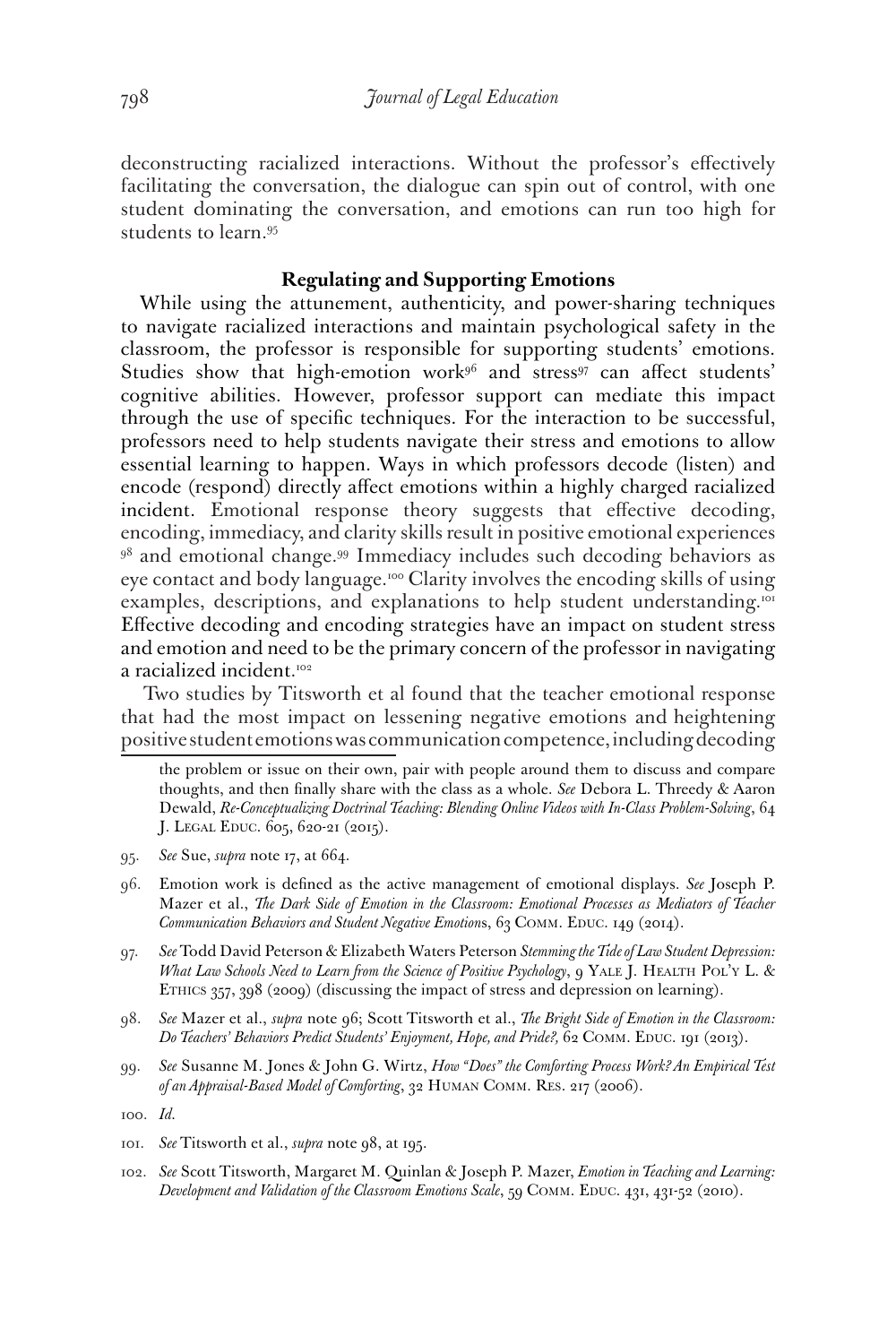and encoding skills.<sup>103</sup> These types of skills include close and active-listening techniques and explaining concepts in a way that is accessible. Similarly, teacher immediacy has been shown to have an impact on students' feelings about the class, in addition to providing credibility to teachers. Successful immediacy skills include making eye contact with students who are speaking, making appropriate facial expressions, and moving freely. Finally, clarity assists in providing emotional support to students. Teacher clarity in communication has been shown to assist students with their perception of well-being<sup>104</sup> and provide a higher level of affinity for the coursework.105 This includes providing examples and making connections among points of information. When navigating a racialized interaction in the classroom, professors must focus on emotionally supporting students by using nonverbal immediacy skills to invite conversation and help students feel at ease. Using body language that cuts off dialogue, such as not making eye contact or being stiff and rigid, will not help the emotional aspects of the discussion. It is also important that professors focus on communication competency skills such as encoding and decoding the situation. Active-listening techniques, by which the professor helps the conversation by actively listening and providing supportive language to continue the conversation, are essential. Using language that demeans, cuts off, or humiliates students will not support the conversation or the emotions of the students. Finally, being clear in the concepts being expressed and helping students to make connections is essential to support emotions. It is also important that the professor makes it clear that emotions are normal and important in difficult conversations. All of these emotional-support techniques will assist in helping the class navigate the racialized interactions.

Effective communication skills to help regulate student emotion work and stress, align with the attunement principle, by acknowledging heightened feelings students are having. This can be achieved through immediacy, which provides a level of approachability to the situation through the professor's body language.106 Similarly, authenticity requires the professor provide clarity of thorough examples, self-disclosure, and descriptions while navigating the interaction. This level of authenticity provides interpersonal closeness, which helps to lessen psychological differences between the professor and the students and is also shown to regulate emotion.<sup>107</sup> Finally, in helping students to pause their thoughts through writing and sharing, the professor is helping

103. *See* Mazer et al., *supra* note 96; Titsworth et al., *supra* note 98.

105. *See* Scott Titsworth & Joseph P. Mazer, *Clarity in Teaching and Learning: Conundrums, Consequences,*  and Opportunities, in THE SAGE HANDBOOK OF COMMUNICATION AND INSTRUCTION 241 (Deanna L. Fassett & John T. Warren eds., 2010).

<sup>104.</sup> *See* Michaela Gläser-Zikuda & Stefan Fuss, *Impact of Teacher Competencies on Student Emotions: A Multi-Method Approach*, 47 INT'L J. EDUC. RES. 136 (2008).

<sup>106.</sup> *Id.*

<sup>107.</sup> *See* Jones & Wirtz, *supra* note 99, at 219-22.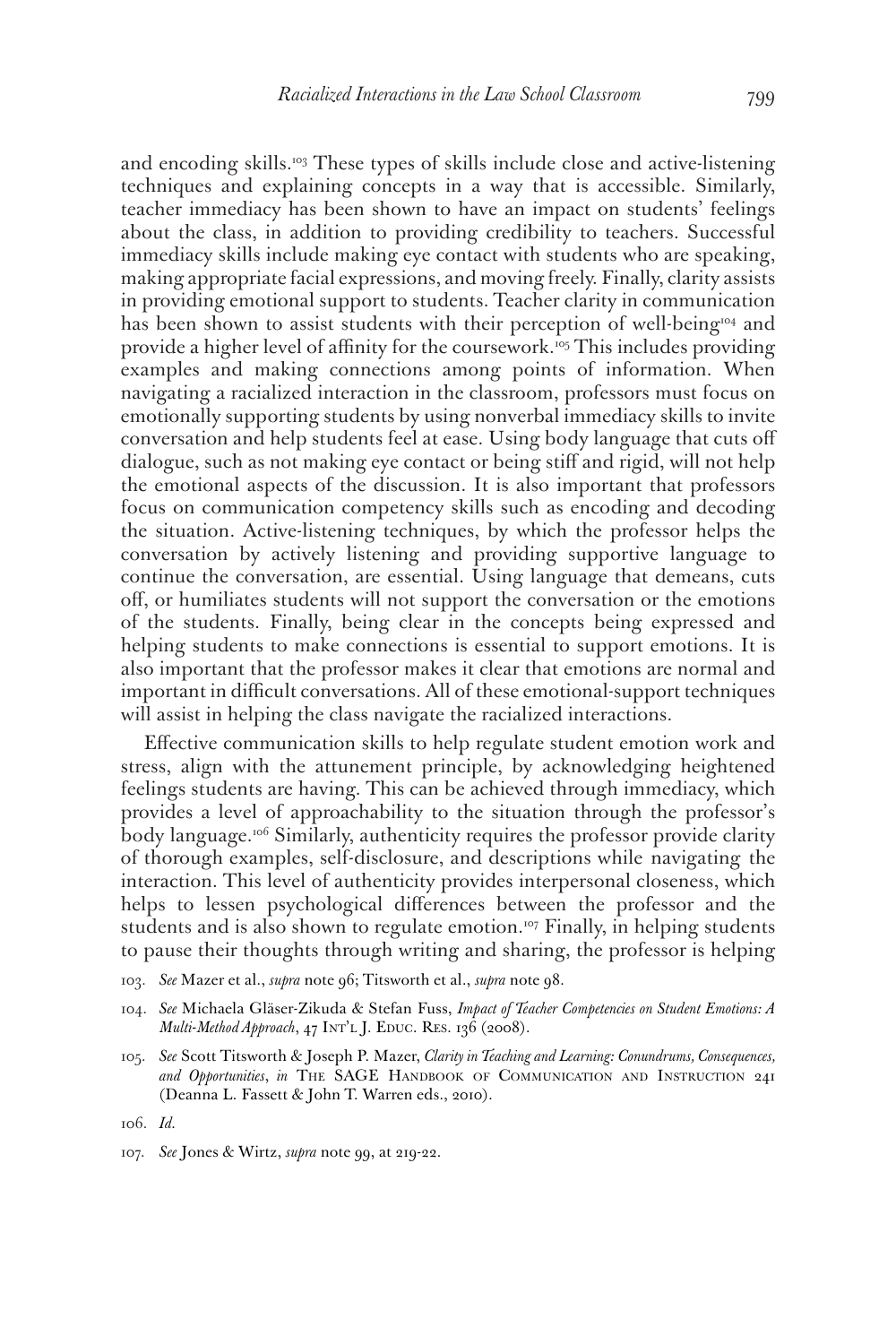them to navigate their stress and emotion. Reflective writing has been shown to help reduce emotional stress.<sup>108</sup>

## **Implementing Attunement, Authenticity, and Power-Sharing**

Implementing the attunement, authenticity, and power-sharing strategies for exploring systems of race and oppression within our society, either intentionally or accidentally, requires great attention to human relationships and interactions. Attunement requires the professor to be aware of not only the interaction in the room, but also issues of marginalization, history, and oppression. Although legal educators have long stuck to the core-curriculum canon, there is growing evidence that exploring race as it intersects with society and law is necessary.<sup>109</sup> Similarly, sharing an authentic perception is necessary to frame the conversation surrounding a racialized interaction. This may come unnaturally, as law professors are not used to discussing their own biases or cultural positioning within society. However, without this disclosure and framework, the discussion will likely remain superficial and may not maintain psychological safety; therefore, students will not have the tools to explore race within our society, because they will not naturally evaluate their own cultural positioning. Additionally, the professor's primary role in helping the class to navigate a racialized interaction is to be aware of and manage the power structures in the room. This includes bringing out quiet voices and managing persistent voices. Using collaborative-learning techniques is one effective way to manage this type of dialogue and interaction. Attunement, authenticity, and power-sharing not only allow students to maintain their feeling of value in the classroom, but also help to support and regulate emotions that can impede learning.

## **Conclusion**

When faced with a racialized interaction during the CLEO summer institute, I reacted by avoiding and minimizing the interaction. I took the student out in the hallway of the courthouse and talked to her about her outburst and asked if she was OK. I did not follow up with the remaining forty-three students in the program. I feared that although I am a biracial woman, the students would

- 108. *See* James W. Pennebaker & Joshua M. Smyth, Opening Up by Writing It down: How Expressive Writing Improves Health and Eases Emotional Pain (2016) (summarizing writing techniques to reduce stress); James W. Pennebaker et al., *Disclosure of Traumas and Immune Function: Health Implications for Psychotherapy*, 56 J. CONSULTING & CLINICAL PSYCHOL. 239 (1988) (a study instructed fifty healthy students to write about either traumatic or stressful experiences; six weeks after the writing sessions, students reported improved health and mood).
- 109. Several scholars urge the legal academy to infuse the race and cultural-competency outcomes into education because of the growing disparities based on race that are affected or exacerbated by the law. *See, e.g.*, Ansley, *supra* note 21; Boles, *supra* note 4; Blake D. Morant, *The Relevance of Race and Disparity in Discussions of Contract Law*, 31 New Eng. L. Rev. 889 (1997); Cheryl L. Wade, *Attempting to Discuss Race in Business and Corporate Law Courses and Seminars*, 77 St. JOHN'S L. REV. 901 (2003).